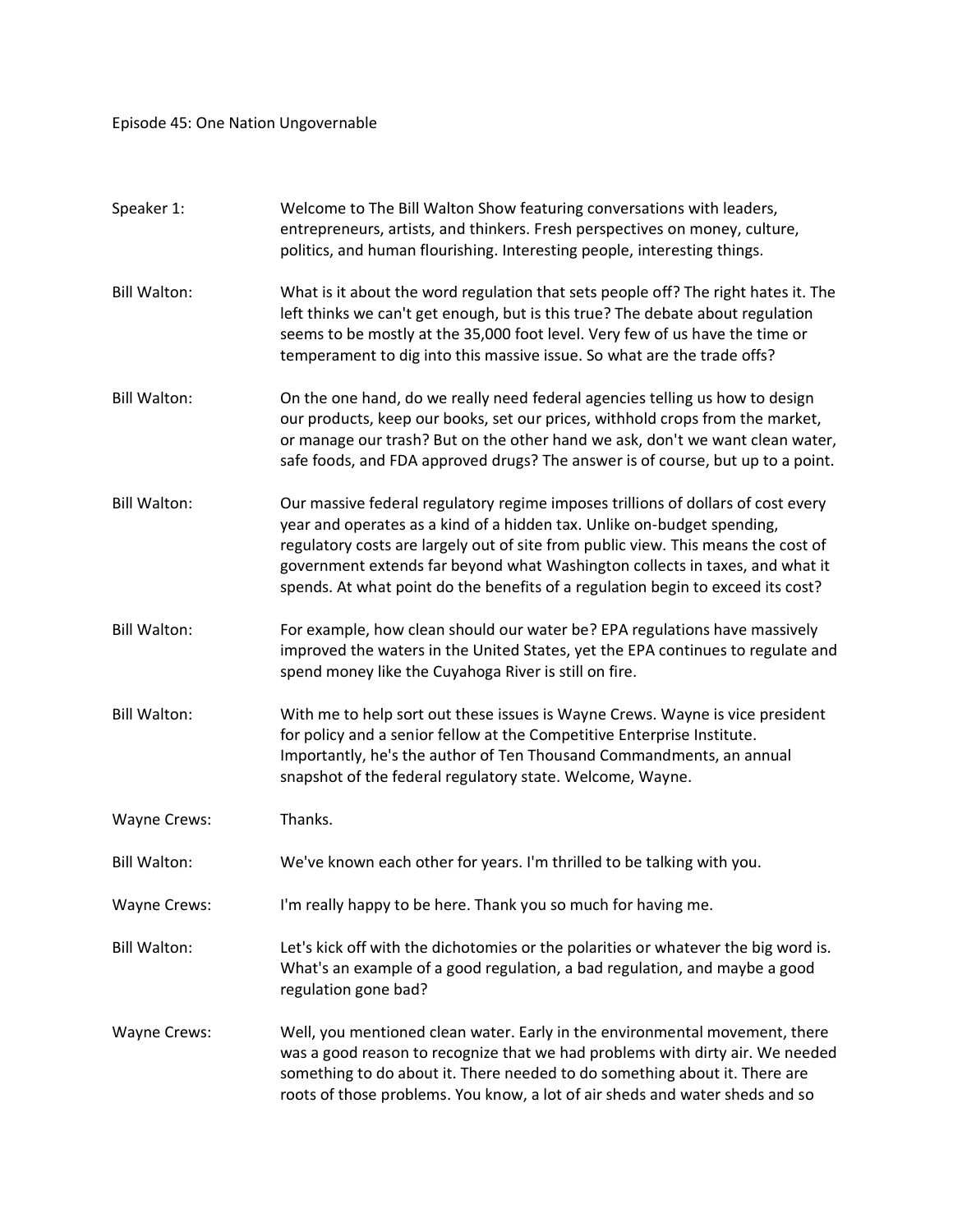|                     | forth are all government controlled, so we did have pollution there. We had<br>companies polluting them very badly.                                                                                                                                                                                                                                                                                          |
|---------------------|--------------------------------------------------------------------------------------------------------------------------------------------------------------------------------------------------------------------------------------------------------------------------------------------------------------------------------------------------------------------------------------------------------------|
| <b>Wayne Crews:</b> | I think a great example of a bad regulation these days, if you've bought a gas<br>can lately from EPA  It's an EPA gas can is what we call it. You need three<br>hands to operate it, because it's got these contraptions on there where you<br>have to pull strings and fill the gas can up, and then try to pour it into your car.<br>You end up losing and leaking more gas and more fumes than you save. |
| <b>Wayne Crews:</b> | Another bad one. Guess what? The Consumer Product Safety Commission is<br>regulating our kid's fidget spinners. They just put out new guidance saying that<br>the little kids can't play with these fidget spinners.                                                                                                                                                                                         |
| <b>Bill Walton:</b> | What's a fidget spinner?                                                                                                                                                                                                                                                                                                                                                                                     |
| <b>Wayne Crews:</b> | A fidget spinner's a toy that little kids are now using, playing with in school, and<br>the Consumer Product Safety Commission, without a law from Congress, just<br>decided that they're going to regulate these. That's silly stuff, but it's a serious,<br>serious issue.                                                                                                                                 |
| <b>Wayne Crews:</b> | Other particularly bad and worrisome regulations include, say for example, the<br>FCC under the Obama administration regulating so-called net neutrality. The last<br>thing we would want to do is have the federal government come in and regulate<br>the internet and regulating speech and how content should be handled and<br>things like that. It's a big issue.                                       |
| <b>Wayne Crews:</b> | Put it this way about regulation. We know how much the government spends,<br>and we know, unfortunately we're back up to trillion dollar level deficits, and<br>we've got \$22 trillion debt. Federal regulations  I use a place holder of about<br>\$2 trillion for those costs. The Mercatus Center calls it double that. They say if<br>you'd stop regulating-                                            |
| <b>Bill Walton:</b> | \$2 trillion.                                                                                                                                                                                                                                                                                                                                                                                                |
| <b>Wayne Crews:</b> | \$2 trillion.                                                                                                                                                                                                                                                                                                                                                                                                |
| <b>Bill Walton:</b> | How do you measure \$2 trillion?                                                                                                                                                                                                                                                                                                                                                                             |
| <b>Wayne Crews:</b> | What I have done is  The Mercatus Center put, for starters, had looked at<br>what would have happened to investment if we'd stopped regulations at 1980<br>levels, and what would the effect of that be? We'd have a \$4 trillion larger<br>economy today if we had stopped regulations then.                                                                                                                |
| <b>Bill Walton:</b> | Well how did they do that math? I mean that's-                                                                                                                                                                                                                                                                                                                                                               |
| <b>Wayne Crews:</b> | Those are regression models.                                                                                                                                                                                                                                                                                                                                                                                 |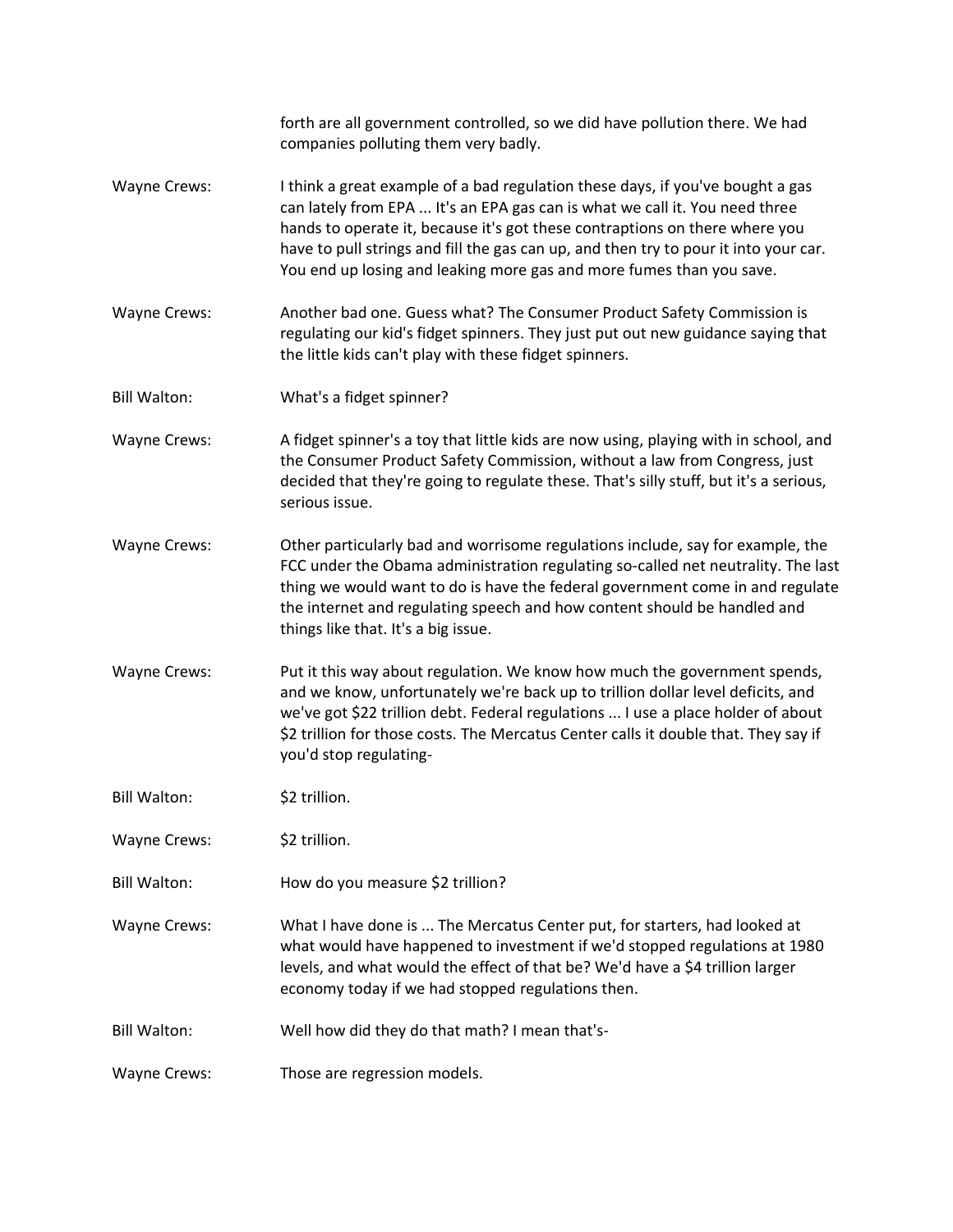| <b>Bill Walton:</b> | Okay.                                                                                                                                                                                                                                                                                                                                                                                                                                                                          |
|---------------------|--------------------------------------------------------------------------------------------------------------------------------------------------------------------------------------------------------------------------------------------------------------------------------------------------------------------------------------------------------------------------------------------------------------------------------------------------------------------------------|
| <b>Wayne Crews:</b> | I stay away from those. I prefer to take what  And here's one of the problems<br>with the regulatory state. I take the federal government's data that it puts out<br>every year on regulations and their cost. They measure very, very few of them,<br>which is something we can talk about later. But using that data and a few<br>private studies from consultancies and from other entities, I use a placeholder<br>of two trillion, which is less than other entities use. |
| <b>Wayne Crews:</b> | I'm comfortable using that because I think the costs are far more. In fact, we've<br>got some new research coming out on this. But it helps to just put it in<br>perspective.                                                                                                                                                                                                                                                                                                  |
| <b>Bill Walton:</b> | Well that's about half the federal budget.                                                                                                                                                                                                                                                                                                                                                                                                                                     |
| <b>Wayne Crews:</b> | Well that's the point, because it helps us to put it in perspective, because if we<br>think, "Okay, we know the federal budget is four trillion, and regulations are at<br>least two trillion. What does that tell us?" Well it tells us that regulations cost<br>more than the individual income tax, which is about 1.2 trillion, and the<br>corporate income tax which is between 300 and 400 billion. Regulations cost<br>more than those combined.                        |
| <b>Wayne Crews:</b> | We wouldn't think of not measuring the federal budget or publishing the budget<br>every year or publishing the historical tables, but we're completely in the dark<br>with respect to regulations. So that's why I think it's important for us to look at<br>it.                                                                                                                                                                                                               |
| <b>Wayne Crews:</b> | You asked about good and bad regulations. What we have to do, I think, is go<br>after this and take the big bites. We need to look at economic regulations and<br>see what we can reduce there. Health and safety, much tougher issue because<br>you started with the clean water issue, for example. Environmental regulations,<br>tougher issue, but not when they regulate goofy things like a gas can.                                                                     |
| <b>Wayne Crews:</b> | But you can break the regulatory state up into chunks and think, "What is it that<br>the federal government should do? What is it that the state governments<br>should do, and the local governments? And what should be left up to ordinary<br>people?"                                                                                                                                                                                                                       |
| <b>Bill Walton:</b> | Well who's asking those questions, though. I mean, you are, and I think it's a<br>cost we should all care about, but how does the REINS Act work?                                                                                                                                                                                                                                                                                                                              |
| Wayne Crews:        | Well, here's the-                                                                                                                                                                                                                                                                                                                                                                                                                                                              |
| <b>Bill Walton:</b> | $R-E-I-N.$                                                                                                                                                                                                                                                                                                                                                                                                                                                                     |
| Wayne Crews:        | R-E-I-N-S. It stands for-                                                                                                                                                                                                                                                                                                                                                                                                                                                      |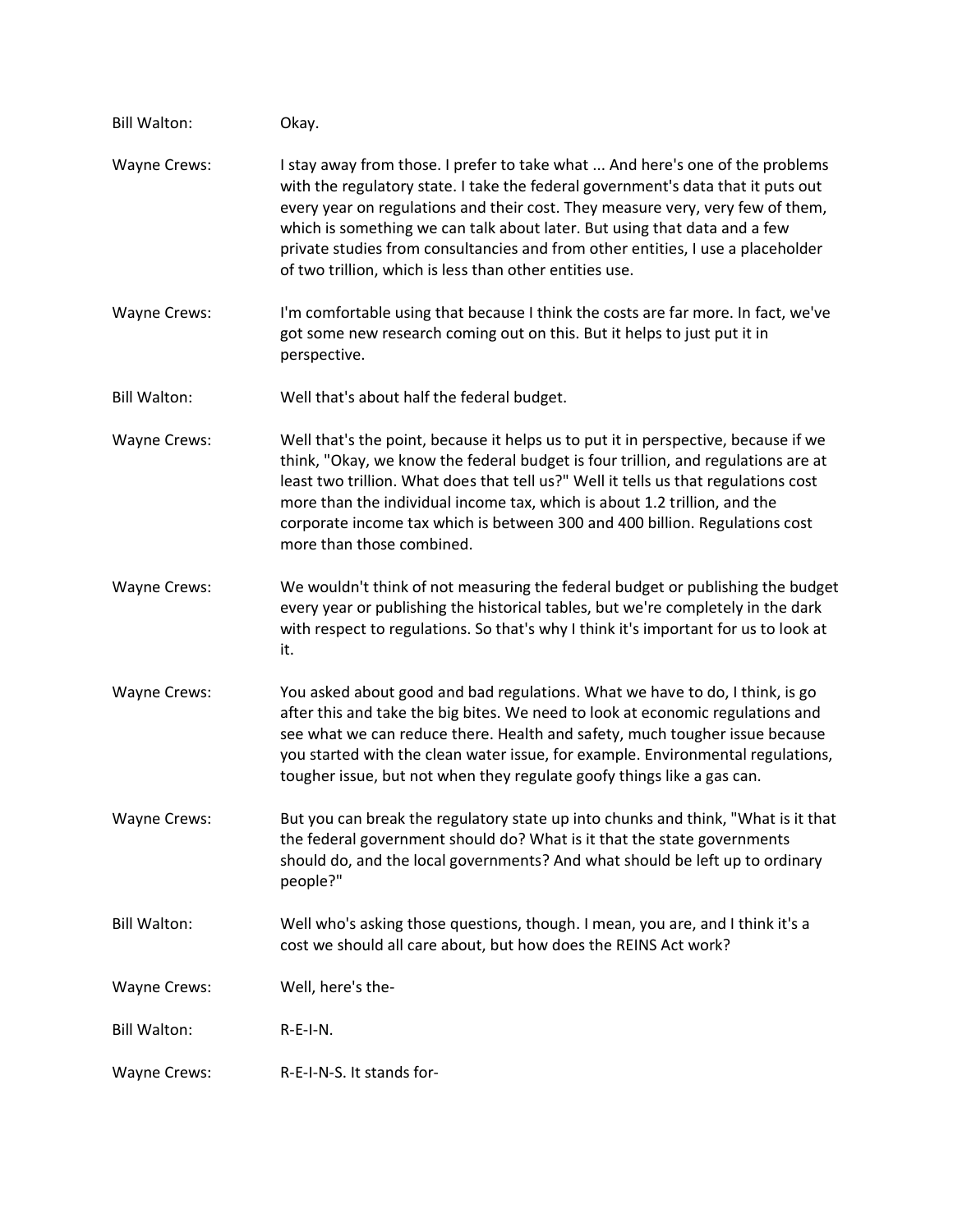| <b>Bill Walton:</b> | Stands for-                                                                                                                                                                                                                                                                                                                                                                                                                                                                                                                                                                                                     |
|---------------------|-----------------------------------------------------------------------------------------------------------------------------------------------------------------------------------------------------------------------------------------------------------------------------------------------------------------------------------------------------------------------------------------------------------------------------------------------------------------------------------------------------------------------------------------------------------------------------------------------------------------|
| Wayne Crews:        | Regulations from the Executive in Need of Scrutiny.                                                                                                                                                                                                                                                                                                                                                                                                                                                                                                                                                             |
| <b>Bill Walton:</b> | Okay.                                                                                                                                                                                                                                                                                                                                                                                                                                                                                                                                                                                                           |
| Wayne Crews:        | And what it gets at is the point that Congress has delegated most of its<br>lawmaking power to federal agencies. Our founder jokes that the Constitution<br>isn't perfect, but it's better than what we have now. And that's kind of right<br>because Congress has delegated-                                                                                                                                                                                                                                                                                                                                   |
| <b>Bill Walton:</b> | Your founder Fred Smith?                                                                                                                                                                                                                                                                                                                                                                                                                                                                                                                                                                                        |
| Wayne Crews:        | That's Fred Smith. It's a long history. I mean, even in the founding era you had<br>Alexander Hamilton and the push for a big, powerful federal government. That<br>goes through Henry Clay. It goes through the Progressive Era, through the New<br>Deal and so forth. But there's certain things the government should do, and<br>certain things that it ought not do.                                                                                                                                                                                                                                        |
| Wayne Crews:        | Too much power has been delegated to government where its making all of<br>these decisions in all of these critical areas when those decisions can be left up<br>to individuals. So we have to figure out what's the right thing? What is it the<br>government's capable of doing, and is the things it does  Should they even<br>qualify as regulation? Because a lot of times regulation makes us worse off, not<br>better off when we get it down.                                                                                                                                                           |
| <b>Bill Walton:</b> | Well let's boil it down. You've got the Congress, legislative branch. You've got<br>the judiciary. You've got the President, the administration and its agencies, but<br>then what we're talking about now is what people have come to view as the<br>fourth branch of government. Because what's happening is Congress passes<br>these laws, which really are not laws. They're sort of good intentions. And they<br>write something called Dodd-Frank or they Affordable Care Act filled with good<br>intentions, and then they toss it over to the agency, and they say, "You guys<br>work out the details." |
| <b>Bill Walton:</b> | And so consequently, we don't have any oversight. We, meaning the voters,<br>don't have oversight. So what's happening there? I mean, is Congress actually<br>getting engaged with the REINS Act to do their job?                                                                                                                                                                                                                                                                                                                                                                                               |
| Wayne Crews:        | No. Not at all. Here's the problem. What the REINS Act would effectively do is<br>any major regulation that agencies put out, the REINS Act would require<br>Congress to vote on that rule before it's effective.                                                                                                                                                                                                                                                                                                                                                                                               |
| <b>Bill Walton:</b> | Right.                                                                                                                                                                                                                                                                                                                                                                                                                                                                                                                                                                                                          |
| <b>Wayne Crews:</b> | And each of the last three Congresses has passed the REINS Act, however the<br>Senate has not. It's not been able to get through the Senate. Now in the new                                                                                                                                                                                                                                                                                                                                                                                                                                                     |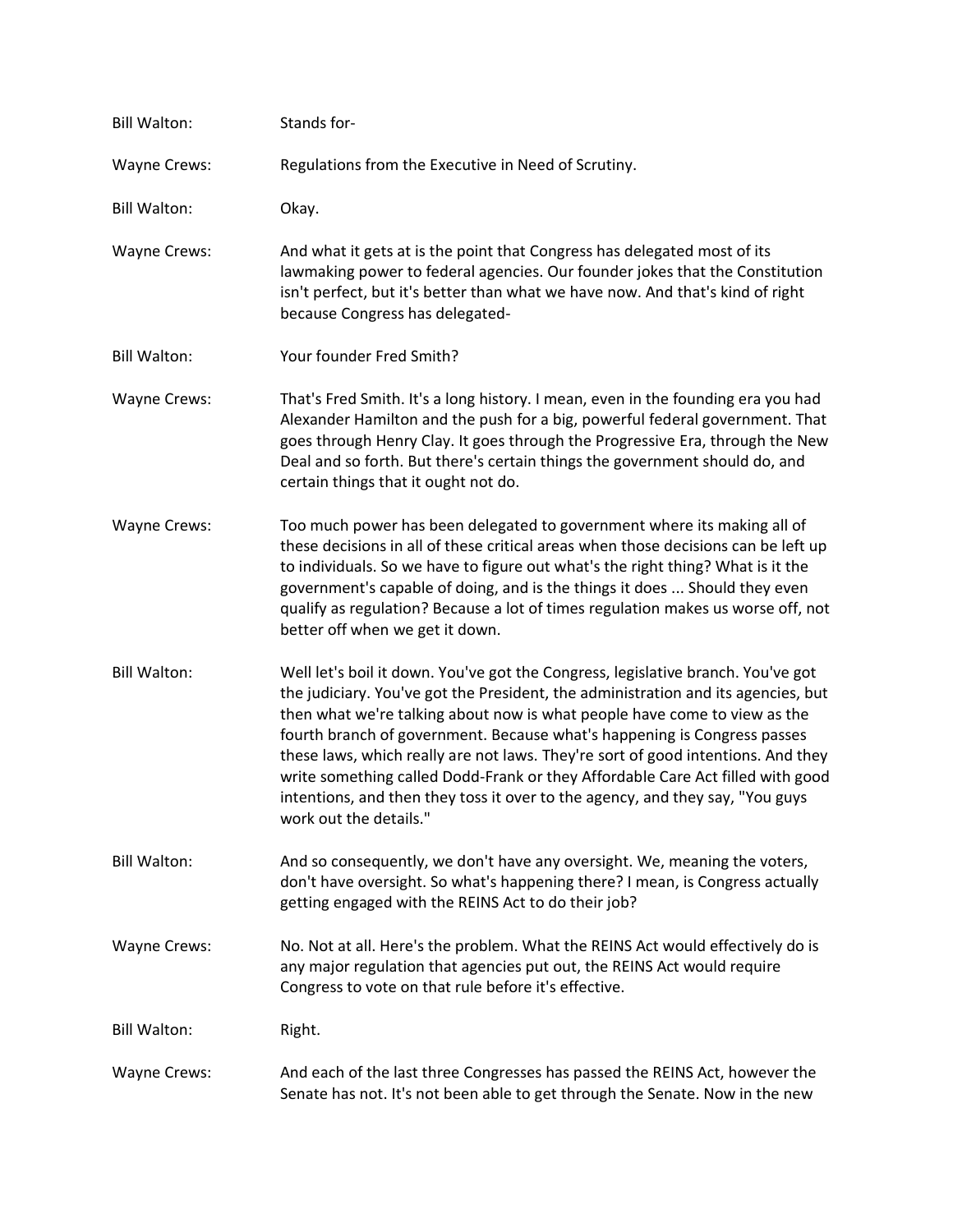116th Congress, there' no way that the REINS Act will go through Congress. So that's not our option right now, and later we can talk about what some of the other options are. That's one of the key problems, and you mentioned the number of rules.

- Wayne Crews: Congress every year passes about a few dozen rules. This past year was over 200, which actually we didn't have gridlock last year. We had a lot of laws coming out of the Congress, but we had over 200. But meanwhile, even under Trump, you have over 3,000 regulations, which gets at your point of they pass a law, and then later on the agencies are implementing those, but these are unelected bureaucrats that we don't hae any control over.
- Wayne Crews: So we effectively have one nation ungovernable. We don't have control. We don't have any voting power over those bureaucrats, and it needs to be reigned in. Unfortunately, the REINS Act that would reign them in isn't something we can do right now. The Trump administration has tried a few things that we can talk about, but we'll have to, in the short term, we're going to have to try some unique approaches.
- Bill Walton: Well, let's talk about how this came to be. Progressives, Woodrow Wilson, Teddy Roosevelt, basically didn't believe that the Constitution was relevant. That we've outgrown the need for a Constitution, and instead we needed a government run by experts. And the arrogance, really ... I think people ought to be aware of how much arrogance lies behind where we are is that they didn't think members of Congress could be really expert enough to make decisions about air quality or workplace safety or things like that, which means the ordinary person just basically's been cut out of the process.
- Bill Walton: Yet Congress, though, sort of enjoying being cut out of the process. Because then they can pass these laws which have really lovely intentions, and then kick it over to an agency, and if the agency does things that people don't like, the Congressman can say, "Well, I didn't vote for that."
- Wayne Crews: Right. Right. Right. They get to blame the agency. You can say, "Well, I voted for the Clean Air Act Amendments," and take credit in front of the Sierra Club if you're a member, but when people complain about the cost you say, "Oh, the EPA is out of control." So it's an over-delegation issue that will need to be addressed.
- Wayne Crews: It's tough. The Trump administration had tried, and it's key effort was to try to rollback two regulations for every one that came in. But you talked about rule of experts under the Progressive Era. I think it's important. If people have, and it's interesting to go back and look at some of the books that the progressives actually wrote. Look at some of the quotes from Woodrow Wilson and others.

## Wayne Crews: They really did believe in a rule of experts type of regime. They really did think you could separate politics from the management and what could be done. And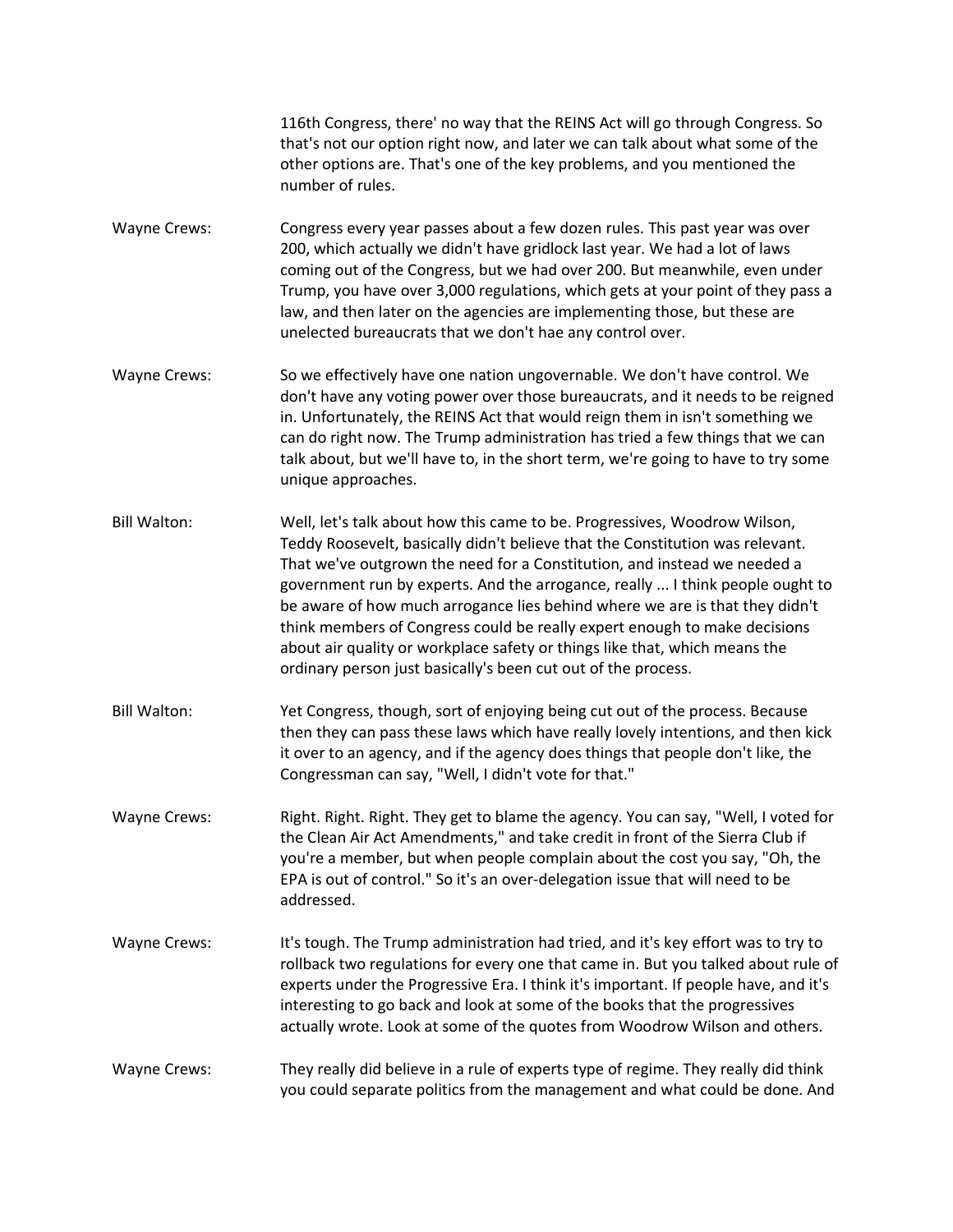they ended up carrying the day, of course. I mean, we got all of these New Deal agencies, and in a way Republicans too are complicit in this because they ... "I'll see your New Deal, and I'll raise you an EPA." [crosstalk 00:11:56]

- Bill Walton: This is a bipartisan problem.
- Wayne Crews: It's definitely a bipartisan issue.

Bill Walton: I mean, Richard Nixon brought us a lot of the agencies.

- Wayne Crews: He brought us those, and so we have a real tough issue there. Part of it is believing in that expertise. We're working on a new report called Rule of Flaw instead of Rule of Law, kind of getting at this.
- Bill Walton: And flaw means? What's that mean?
- Wayne Crews: F-L-A-W instead of law. Because basically, we have this impression that the agencies are expert, but I think if you step back and look at what they're doing, they're not expert because they may be expert in ... You know, you talked about regulating the next little level in clean water or clean air or something like that, but real expertise requires other things.
- Wayne Crews: For example, we've got drones coming on board now at a time when the federal government controls air space. Driverless cars are coming on board at a time when the governments control the roads. A big part of what free markets require is property rights, and a big thing that is required in agency expertise is to come up with ways of giving themselves less to do.
- Wayne Crews: In other words, I put it this way. I said for every report that comes out on regulatory review, there ought to be another report from so-called, quote, office of no. In other words, in addition to the expert analysis saying, "Here's what the regulation is," kind of like these Trump task forces looking at regulations that are supposed to be taking a look. There needs to be someone if we have the administrative state as we do, and we have that right now, that's the reality of it right now. There's got to be a counter in there.
- Wayne Crews: Right now everything is ratcheting upward. There's got to be a force within those agencies, and they can come up and testify every year, to say why every regulation, net neutrality, what have you, is a bad thing to do, and we need to be taking steps to do further movement into the private sector.
- Bill Walton: Well, yeah. In theory there's an office in the White House called OIRA, Office of Information and Regulatory Affairs. And they're supposed to be a watchdog of sorts, yet I think they have what, 20 people and there're 2 million people in the agencies.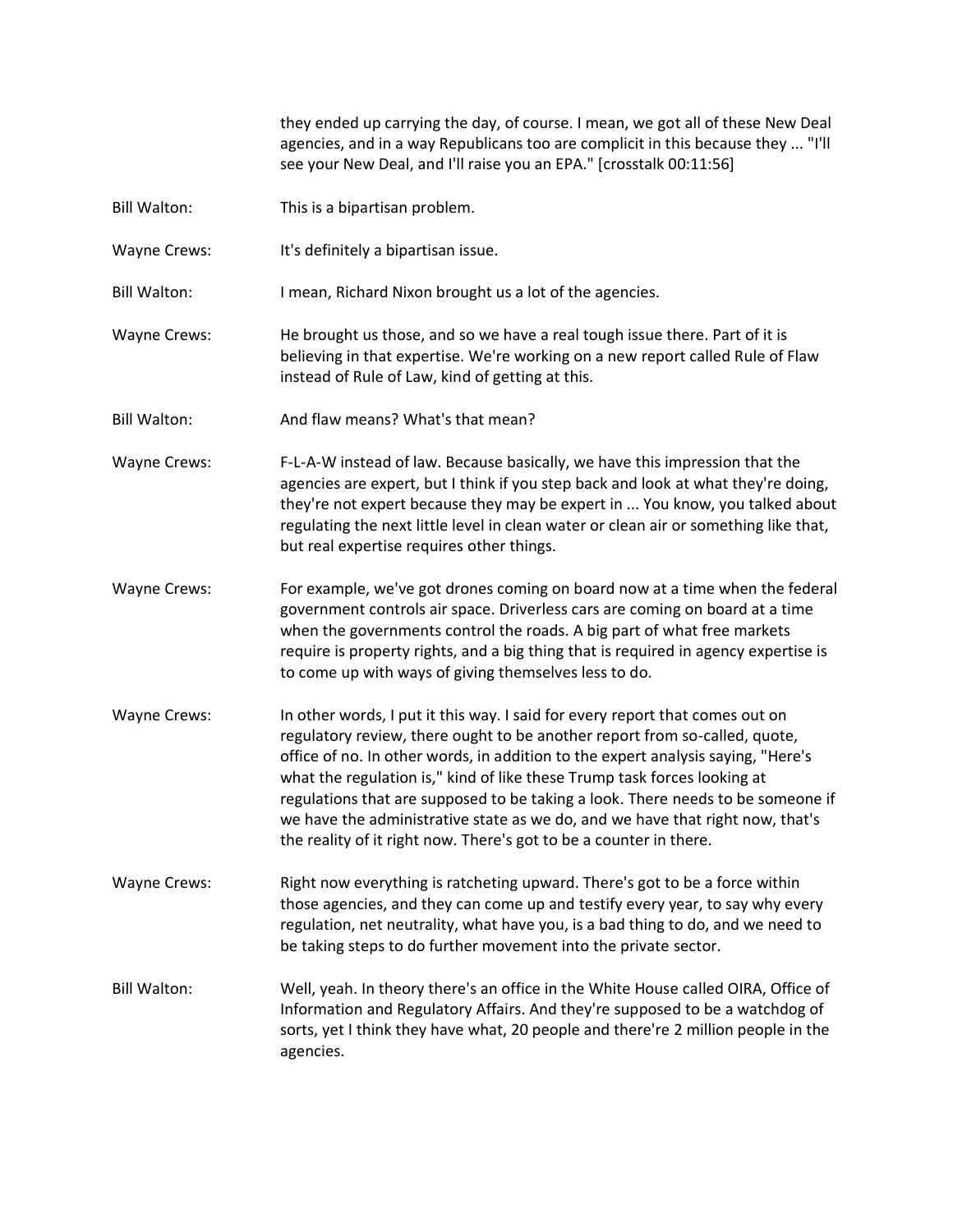- Wayne Crews: It's tough. If Congress needs to take back this legislative power, and it does, I'm happy with them having larger staffs if it means we can reduce some of the agencies.
- Bill Walton: Right.
- Wayne Crews: OIRA was set up back during the Paperwork Reduction Act, and President Reagan strengthened it with his Executive Order 12291. But bottom line, cost benefit analysis for rules. Fortunately, although it's changed a little bit, that same executive order is still in effect today with modifications to it from Clinton and others. So OIRA, which stands for Office of Information and Regulatory Affairs as you say, within the Office of Management and Budget, just like we review spending, OIRA is supposed to review regulations to make sure that they're effective, that they make sense.
- Wayne Crews: But here's the problem, Bill. There are 3,000 regulations, but OIRA just looks at the so-called significant. And the agencies get to decide what's significant, right?
- Bill Walton: Sure. They do get to decide?
- Wayne Crews: The agencies decide that. Not you or me or not Congress, so they leave out things that we would consider significant. So they whittle it down that way, then they review the costs of-
- Bill Walton: You're depressing me.
- Wayne Crews: Don't get depressed, because when we get to the end, and we talk about ...
- Bill Walton: Okay.
- Wayne Crews: But they review the cost of about 60.
- Bill Walton: Yeah.
- Wayne Crews: Then for cost benefit analysis both ... You know how many there were year before last? I didn't do my tally for 2018. 14. 3,000 regulations. Cost benefit analysis for 14. So if you ever needed an example-
- Bill Walton: You're not doing any better in terms of improving my mood.
- Wayne Crews: If you needed an example of how out of control it is ... When I said one nation ungovernable, I mean that. It's not workable. Just so you don't get too depressed, part of the solution is walling off the future, and we can get to that because I always say, I say it too much, but most of the world's wealth is not yet created.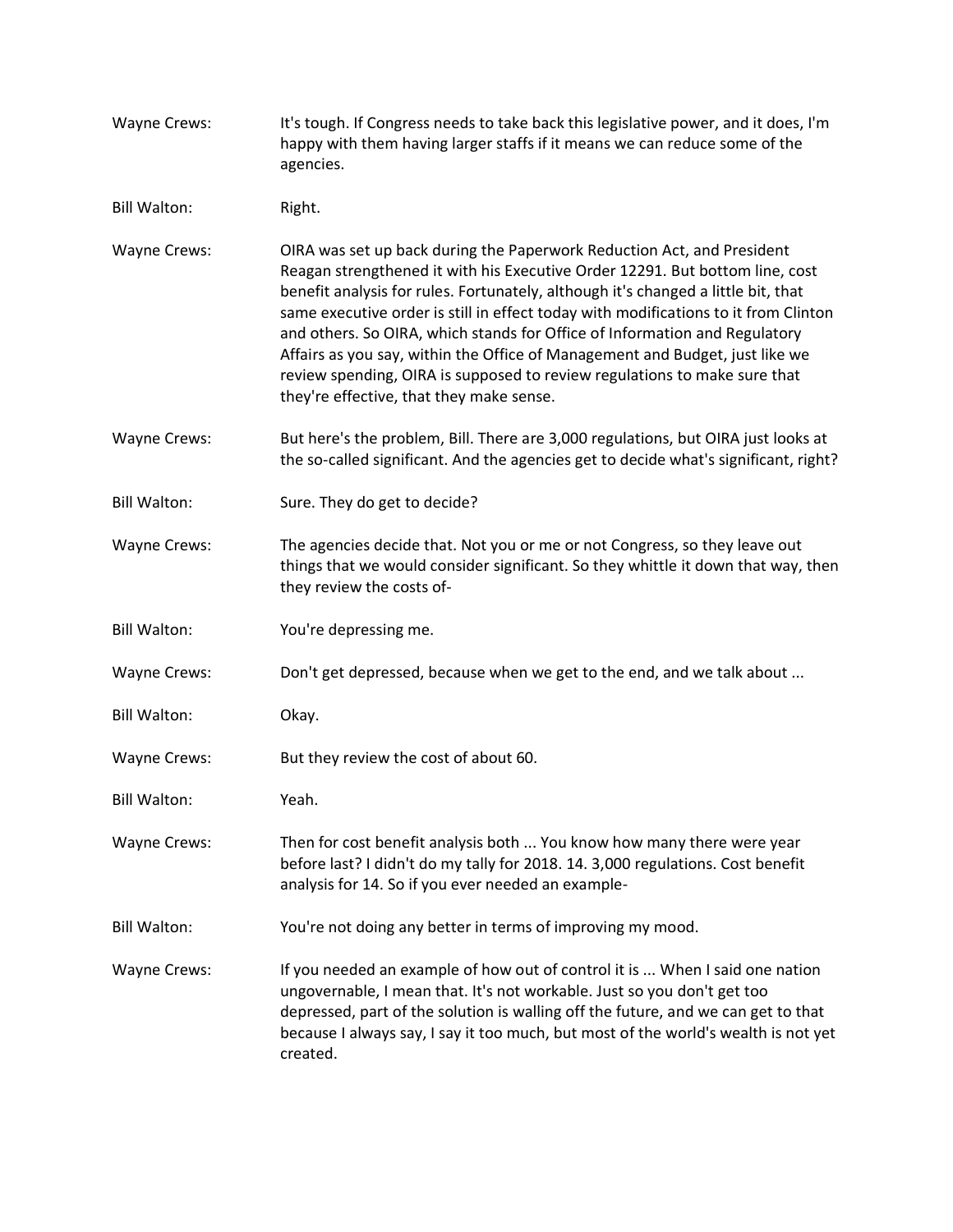| Wayne Crews:        | Most of the world's jobs are not yet created, and we do not have to regulate<br>new sectors in the future in the way we're doing now. That involves a lot of<br>things that has to be done with Congress, and my general council Josie says,<br>"Yeah, Wayne. But most of the world's regulations aren't written yet either."                                                                                                                                       |
|---------------------|---------------------------------------------------------------------------------------------------------------------------------------------------------------------------------------------------------------------------------------------------------------------------------------------------------------------------------------------------------------------------------------------------------------------------------------------------------------------|
| <b>Bill Walton:</b> | Well, they're right behind you. I often say we've got 21st century technology<br>being chased by 19th century regulations.                                                                                                                                                                                                                                                                                                                                          |
| Wayne Crews:        | Right. Exactly. That's right.                                                                                                                                                                                                                                                                                                                                                                                                                                       |
| <b>Bill Walton:</b> | And that's the same [crosstalk 00:16:36] that you're talking about.                                                                                                                                                                                                                                                                                                                                                                                                 |
| <b>Wayne Crews:</b> | Because that's the origin.                                                                                                                                                                                                                                                                                                                                                                                                                                          |
| <b>Bill Walton:</b> | They can only regulate what exists.                                                                                                                                                                                                                                                                                                                                                                                                                                 |
| <b>Wayne Crews:</b> | Right.                                                                                                                                                                                                                                                                                                                                                                                                                                                              |
| <b>Bill Walton:</b> | And there's a school of thought that a lot of this doesn't matter that much<br>because companies are innovating faster than the regulators can regulate, and<br>so a lot of good things are happening outside the regulatory work.                                                                                                                                                                                                                                  |
| Wayne Crews:        | Right. You know, there's a problem with that, right? What happens is  who<br>was the  It was Peter Thiel or someone who said, "We were supposed to be<br>going to Mars now. Instead we're typing 128 characters."                                                                                                                                                                                                                                                   |
| <b>Bill Walton:</b> | Yeah, I think he said that. Yeah.                                                                                                                                                                                                                                                                                                                                                                                                                                   |
| Wayne Crews:        | With the point being, anything that involved the world of atoms, the real world,<br>is heavily regulated. Construction, hospitality, energy. But things were made of<br>bits, like creating a software program, remain relatively unregulated. So the<br>tech sector in creating new apps and all of those things could boom, but it was<br>those other sectors that were cut out.                                                                                  |
| <b>Wayne Crews:</b> | I'm just worried about the tech sector in the sense that given the proclivities of<br>the Federal Trade Commission or the FCC, those industries can be so-called born<br>captive. I've heard Adam Thierer use that term, and I think that is one of the<br>problems. Are driverless cars going to be born free, or they're going to be born<br>captive? Is that going to be the case with drones? What about artificial<br>intelligence? Born free or born captive? |
| <b>Bill Walton:</b> | So you've been working at this for what, 30 years?                                                                                                                                                                                                                                                                                                                                                                                                                  |
| <b>Wayne Crews:</b> | Wow. Y'all are getting old.                                                                                                                                                                                                                                                                                                                                                                                                                                         |
| <b>Bill Walton:</b> | We both are. I met you a long time ago. I remember when I first got to<br>Washington. It was in the 90s.                                                                                                                                                                                                                                                                                                                                                            |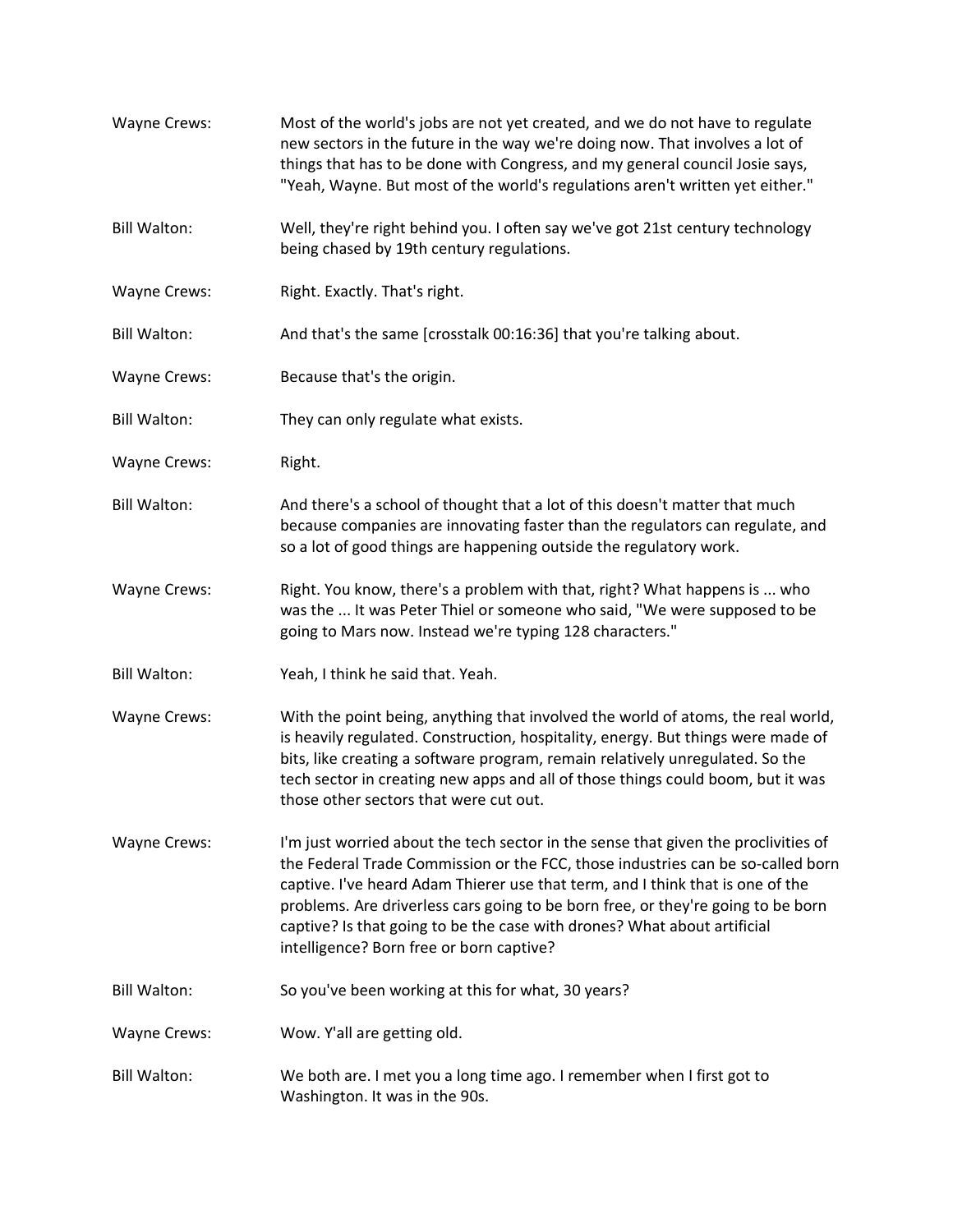- Wayne Crews: Yeah. I came ... I worked on the Hill. I started out with a group Citizens for Sound Economy. I worked a short time in the Food and Drug Administration, and I worked on the Hill, and then CATO and CEI. But I just noticed kind of a gap, you know, [crosstalk 00:18:20] interesting-
- Bill Walton: And you've also written a book called Who Rules the Net?: Internet Governance and Jurisdiction.
- Wayne Crews: Well, I get interested in different regulatory issues, and for a while privacy was a big issue. We'd take an interest in that, but when too many people are working on an issue, I think it's important to go find another one. Because kind of the regulators are always moving around, and we have to be creative too and look for ways to look for alternatives.
- Bill Walton: Well I started this maybe with a false dichotomy that shows the right hates regulation. The left loves it. I think that's sort of true, but it doesn't really capture what's going on because there's also an idea out there of regulatory capture. And you find a lot of these industries which are already entrenched love the regulation.
- Bill Walton: Case in point, Dodd-Frank. I think I've told this story maybe too many times, but Jamie Frank and Lloyd Blankfein who was then CEO of JP Morgan and Goldman Sachs respectively were at an investor conference and told everybody there, "Look. You've got to invest in us because Dodd-Frank is keeping everybody else out of the finance industry. It's built a regulatory mode, a financial mode, a capital requirement mode around our businesses that upstarts aren't going to be able to break down."
- Bill Walton: Now, that's hyperbole because we've also got the FinTech. There is a lot of innovation going on in financial technology, but still, when you think about constituents to roll back regulation, who are the people out there who really want to do that? I mean, I ask you the question 30 years ... Who are your allies in this cause?

Wayne Crews: It tough. Okay. Okay. What you find, and Fred who had mentioned before had done an interview with Bill Moyers, and he asked, "Well what about ... Are y'all corporate funded?" And he said, "Well, we dance with corporations. We don't get married." The point being was every single company-

Bill Walton: So is Bill Moyers.

- Wayne Crews: He's corporate funded too. And believe me, PBS gets way more corporate money than any think tank.
- Bill Walton: Very corporate funded. Okay.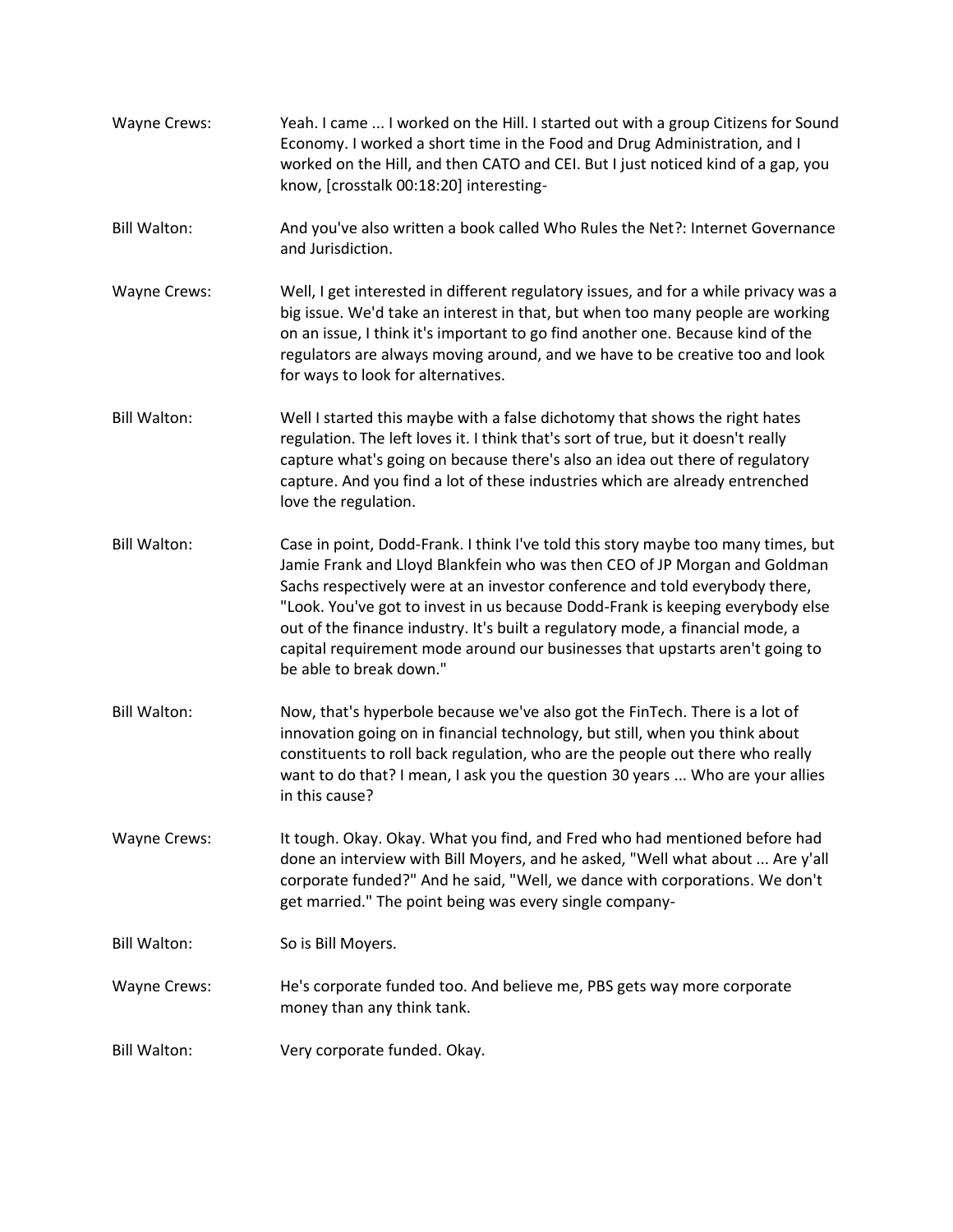Wayne Crews: The left gets way more. But the point is, there's no question that companies have their self interests and rent-seek. A big part of that is the fact that the rents are available because of the regulatory state. They're available ... If someone is concerned with Facebook's market power or something like that, other companies have the anti-trust agencies there to appeal to and so forth and get the regulation they want. Wayne Crews: You mentioned financial regulation. It's a key issue there, and what counts as financial stability? Is Dodd-Frank the best way to do it? Are there other ways it could have been approached? Bill Walton: Dodd-Frank's not the best way to do it. Wayne Crews: Exactly. There are other ways to do these things. Oh, that actually brings up a good point. When we say the federal government maybe shouldn't regulate, that doesn't mean that we don't have regulation. You can't equate an agency's issuance with regulation. Wayne Crews: Free market, laissez faire does not mean companies get to run wild and do whatever they want to do. You have a normal, functioning, rule-of-law system. Every company has upstream business suppliers, downstream business customers, customers, consumers, Wall Street, advertisers, the media. There are a lot of forces arrayed against companies that misbehave in a rule-of-law framework. You cannot sweep all that away, and then just expect- [crosstalk 00:21:44] Bill Walton: Well, and industries self-regulate. Wayne Crews: They do. In a sense, they do. That's what-Bill Walton: Because they don't want bad actors out there selling stuff that hurts people because it hurts their business. Wayne Crews: Right. Yes. A good way to do it is competitive discipline. You don't get to run around and do what you want to do because you're going to suffer for it. You want to make sure that you don't replace the favorable dynamics of a market system that really do regulate with what government does. Wayne Crews: Cyber security is a great example. I mean, the Homeland Security law indemnified security like security gas masks. If their security technologies fail, they're indemnified. So that's the opposite of what a market would do. A market would require you to make it safe. You have liability standards. There are all these certifications that would come into play that the market does self regulation and discipline in ways better than governments do.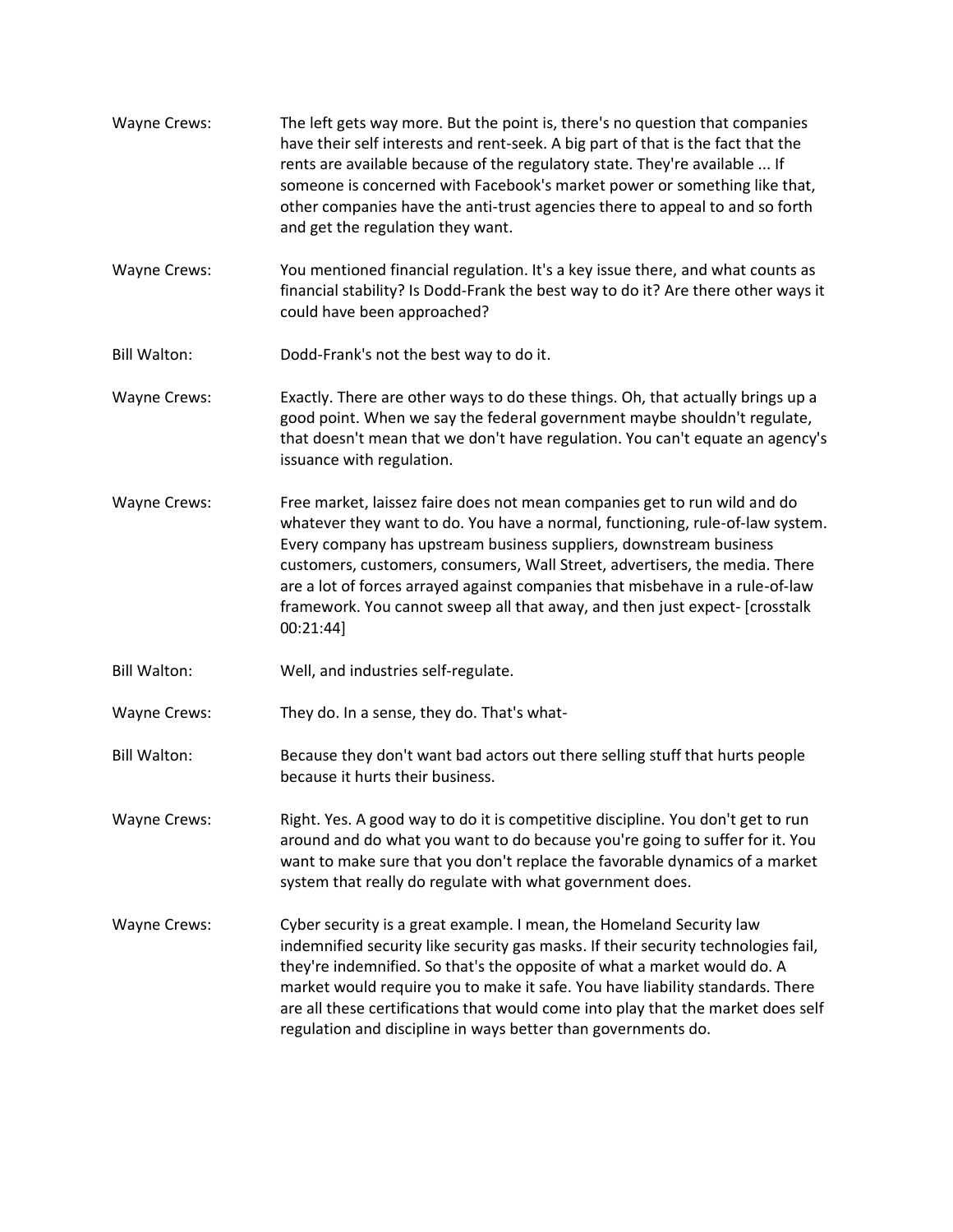| <b>Bill Walton:</b> | So the \$2 trillion we talked about at the outset. Is that the cost imposed on<br>businesses and organizations to comply with rules, or is that also the cost of<br>things that don't get done because of the rules?                                                                                                                                                                                                                                                                                                                                                                                                                                                                    |
|---------------------|-----------------------------------------------------------------------------------------------------------------------------------------------------------------------------------------------------------------------------------------------------------------------------------------------------------------------------------------------------------------------------------------------------------------------------------------------------------------------------------------------------------------------------------------------------------------------------------------------------------------------------------------------------------------------------------------|
| Wayne Crews:        | It's primarily cost of rules, and then effects on the economy. Generalized effects<br>dampening the economy. You know, I was mentioning Mercatus [crosstalk<br>00:22:54]-                                                                                                                                                                                                                                                                                                                                                                                                                                                                                                               |
| <b>Bill Walton:</b> | Yeah. The things that don't happen.                                                                                                                                                                                                                                                                                                                                                                                                                                                                                                                                                                                                                                                     |
| Wayne Crews:        | Things that don't happen. Things that don't happen.                                                                                                                                                                                                                                                                                                                                                                                                                                                                                                                                                                                                                                     |
| <b>Bill Walton:</b> | Well if you're a small business now, I just  I ran a couple. I started and ran a<br>couple small businesses, and it could be a nightmare.                                                                                                                                                                                                                                                                                                                                                                                                                                                                                                                                               |
| Wayne Crews:        | Sure.                                                                                                                                                                                                                                                                                                                                                                                                                                                                                                                                                                                                                                                                                   |
| <b>Bill Walton:</b> | I mean, you get a letter not  Don't even talk federal government. State<br>government, your local municipality. They've got all these things they want you<br>to do, and you can spend 90% of your time complying with this, and big<br>companies can absorb it. They can get a couple hundred lawyers to deal with<br>things, but little companies can't, and so it seems like the reason people should<br>care about this so much is the regulations that come out disproportionately fall<br>on the little guy.                                                                                                                                                                      |
| Wayne Crews:        | They definitely hurt. They disproportionately affect the small companies, and<br>also the larger ones end up with employees, these compliance officers and so<br>forth, that are almost a step removed from bureaucrats.                                                                                                                                                                                                                                                                                                                                                                                                                                                                |
| <b>Bill Walton:</b> | Sure. They're built out of the same bolt of cloth.                                                                                                                                                                                                                                                                                                                                                                                                                                                                                                                                                                                                                                      |
| Wayne Crews:        | That's right. And they  The sad thing is, if a deregulatory measure does come<br>about, they're prone to oppose it because they already have their system set<br>up, and it's difficult for them. You can look at how regulations stack up as a<br>small firm grows, and I think that's important. You know, the labor regulations<br>that start in when you have five employees, 10, 20  Then everybody stops at<br>49, because once you go over that, every regulation applies.                                                                                                                                                                                                       |
| <b>Bill Walton:</b> | Well promised before we started this, and we're not close to ending, but we've<br>come up with solutions. But you think about one of the reasons why I get<br>pessimistic about this topic is we've got millions of people employed in the<br>regulatory compliance industry, and big corporations  I don't know. GE<br>probably has, I don't know, 20, 30,000 people dealing with all the regulatory<br>stuff they've got to deal with. And then they're spending all sorts of money in<br>Washington lobbying to make sure they get outcomes for things they want. I<br>mean, if you've got that many people with a stake in the existing regulatory<br>regime, how do you change it? |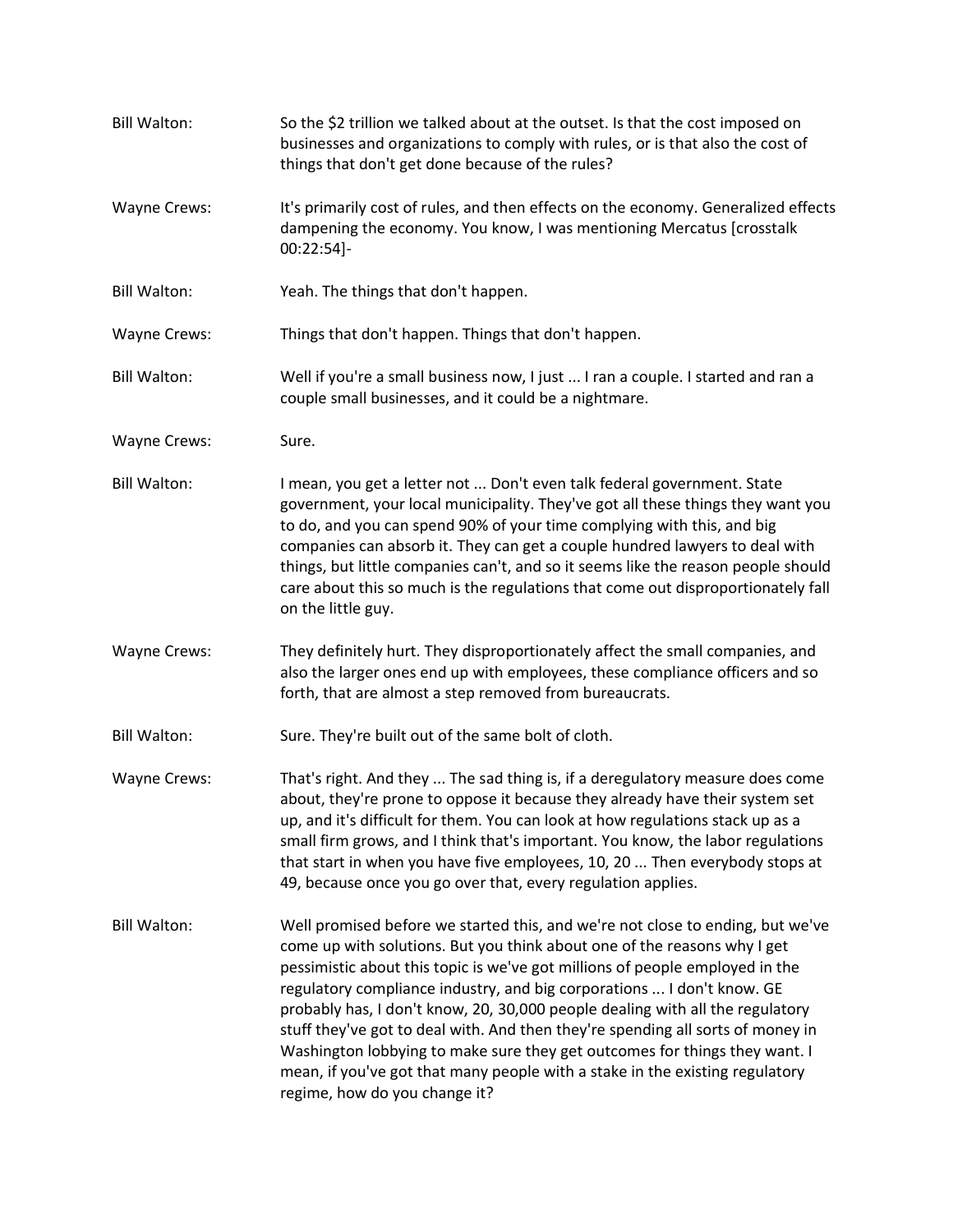| <b>Wayne Crews:</b> | How does it change? Yeah. Well, I always joke that regulatory reform only<br>happens every two generations. You know, we had it in the late 70s before I was<br>ever involved in any of this stuff, but we had transportation, some financial,<br>banking, and airlines. That happened when you had kind of a general agreement<br>that the economic regulation was doing bad things.                                                                                                                                                                                                                                                                      |
|---------------------|------------------------------------------------------------------------------------------------------------------------------------------------------------------------------------------------------------------------------------------------------------------------------------------------------------------------------------------------------------------------------------------------------------------------------------------------------------------------------------------------------------------------------------------------------------------------------------------------------------------------------------------------------------|
| <b>Wayne Crews:</b> | Same thing could be the case with health and safety regulation or<br>environmental, but we more rarely have that kind of coming together. The last<br>time the Republicans even proposed a major elimination of federal agencies<br>was back in the 90s. When the Republicans first came into power in the House<br>of Representatives in '96, that's when the REINS Act passed, for example, that<br>you mentioned. The unfunded mandates legislation and other bills  That was<br>when they were going to eliminate the Commerce Department, the Department<br>of Energy, the Department of Education, and you don't hear that kind of talk any<br>more. |
| Wayne Crews:        | Rick Perry-                                                                                                                                                                                                                                                                                                                                                                                                                                                                                                                                                                                                                                                |
| <b>Bill Walton:</b> | Rick Perry was the last.                                                                                                                                                                                                                                                                                                                                                                                                                                                                                                                                                                                                                                   |
| Wayne Crews:        | He tried it, right?                                                                                                                                                                                                                                                                                                                                                                                                                                                                                                                                                                                                                                        |
| <b>Bill Walton:</b> | He tried it because he couldn't remember all of them.                                                                                                                                                                                                                                                                                                                                                                                                                                                                                                                                                                                                      |
| Wayne Crews:        | He tried it, but it goes right to what you were saying. Now he's the chair.                                                                                                                                                                                                                                                                                                                                                                                                                                                                                                                                                                                |
| <b>Bill Walton:</b> | He's the chairman of the directive.                                                                                                                                                                                                                                                                                                                                                                                                                                                                                                                                                                                                                        |
| Wayne Crews:        | So that's how that works. Republicans oppose agencies, but then they head<br>them. Mick Mulvaney was little different, but he would see it [crosstalk<br>00:26:02]-                                                                                                                                                                                                                                                                                                                                                                                                                                                                                        |
| <b>Bill Walton:</b> | Well, I was responsible for the Trump transition building plans for all the<br>economic agencies, and I don't think the SBA really needs to exist.                                                                                                                                                                                                                                                                                                                                                                                                                                                                                                         |
| Wayne Crews:        | Right.                                                                                                                                                                                                                                                                                                                                                                                                                                                                                                                                                                                                                                                     |
| <b>Bill Walton:</b> | I think the private sector can provide all the things for small business more<br>effectively than the SBA can.                                                                                                                                                                                                                                                                                                                                                                                                                                                                                                                                             |
| Wayne Crews:        | Can I give them one plug? Not for any loans, but SBA was the only entity, you<br>might know, that ever did any aggregate costs of the regulatory state, and<br>they've kicked that aside and now there's nothing.                                                                                                                                                                                                                                                                                                                                                                                                                                          |
| <b>Bill Walton:</b> | Okay, they get a plug for what 20 years ago when they had some inspired<br>administrator that wanted to think that through?                                                                                                                                                                                                                                                                                                                                                                                                                                                                                                                                |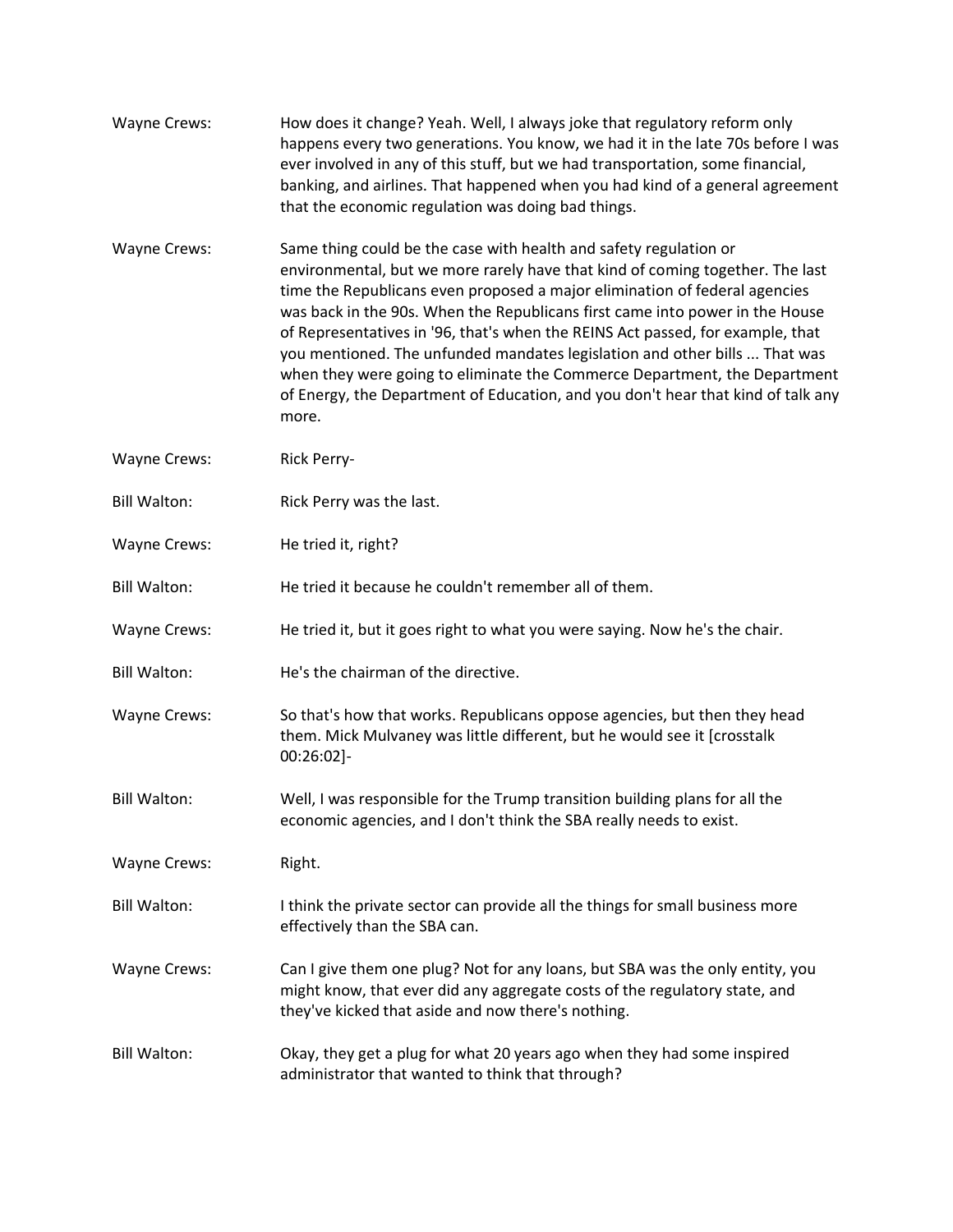| Wayne Crews:        | That's right. [crosstalk 00:26:36]                                                                                                                                                                                                                                                                                                                                                                                                                                                                                                                                                                          |
|---------------------|-------------------------------------------------------------------------------------------------------------------------------------------------------------------------------------------------------------------------------------------------------------------------------------------------------------------------------------------------------------------------------------------------------------------------------------------------------------------------------------------------------------------------------------------------------------------------------------------------------------|
| <b>Bill Walton:</b> | Okay. Well, he or she's gone. I sort of thought  Trump came in thinking we<br>ought to get rid of agencies and things like that, and we had a one page plan for<br>the SBA basically, which is shouldn't have it.                                                                                                                                                                                                                                                                                                                                                                                           |
| Wayne Crews:        | Right.                                                                                                                                                                                                                                                                                                                                                                                                                                                                                                                                                                                                      |
| <b>Bill Walton:</b> | Well, and then the very next day practically, Trump appointed Linda McMahon<br>to be SBA administrator, and we looked around at each other and we said, "Well<br>there goes that plan." She's certainly not going to put herself out of business.                                                                                                                                                                                                                                                                                                                                                           |
| Wayne Crews:        | Right. Right. Well that's what happens. I would say remember after-                                                                                                                                                                                                                                                                                                                                                                                                                                                                                                                                         |
| <b>Bill Walton:</b> | I don't even know what kind of job she's doing now, but the agency's still there.                                                                                                                                                                                                                                                                                                                                                                                                                                                                                                                           |
| Wayne Crews:        | That it is. After the administration came in, he issued a handful of executive<br>orders on deregulation of regulatory liberalization. There were a lot with<br>respect to liberalization of building new infrastructure. Those kinds of things<br>were very, very important. He also set up task forces in agencies to review their<br>entire regulatory agenda. Since you were there as part of the economic<br>oversight organization-                                                                                                                                                                   |
| <b>Bill Walton:</b> | We were building plans for each agency, yeah.                                                                                                                                                                                                                                                                                                                                                                                                                                                                                                                                                               |
| Wayne Crews:        | Mulvaney headed up  Remember the executive branch reorganization<br>program that Mulvaney headed up just released its report. I think now it's been<br>Well not just any more. It's been about five months. They issued their final<br>report. Unfortunately, even under the Trump administration they don't get rid<br>of any agencies. They do a little bit of consolidation. Kind of the stuff you'd see<br>GAO, and there's some Department of Education and Department of Labor<br>components that are combined, and that's it.                                                                        |
| <b>Bill Walton:</b> | Well the problem the Trump administration have is that the people that staff<br>these agencies are overwhelmingly progressive democrats. I mean, you look at<br>the vote in Washington. Hillary Clinton got 97% of their vote here, and that's<br>probably close to that in Northern Virginia and in Southern Maryland where<br>most of the federal employees live. So you've got people who are ideological<br>opposed to what Trump wants to do. And then we've got the work rules. You<br>know, if you're running an agency and somebody's being obstreperous, you<br>really can't do anything about it. |
| Wayne Crews:        | Right. They're effectively there to stay, and I think it's hard to even overstate the<br>amount of opposition to the Trump agenda in the agencies. You can go back and<br>find Washington Post articles and some other articles what Robert Reich had to<br>say. Look at Robert Reich who's the former Clinton labor secretary website on<br>what he says. Everything's a hashtag now, but even the federal agencies had                                                                                                                                                                                    |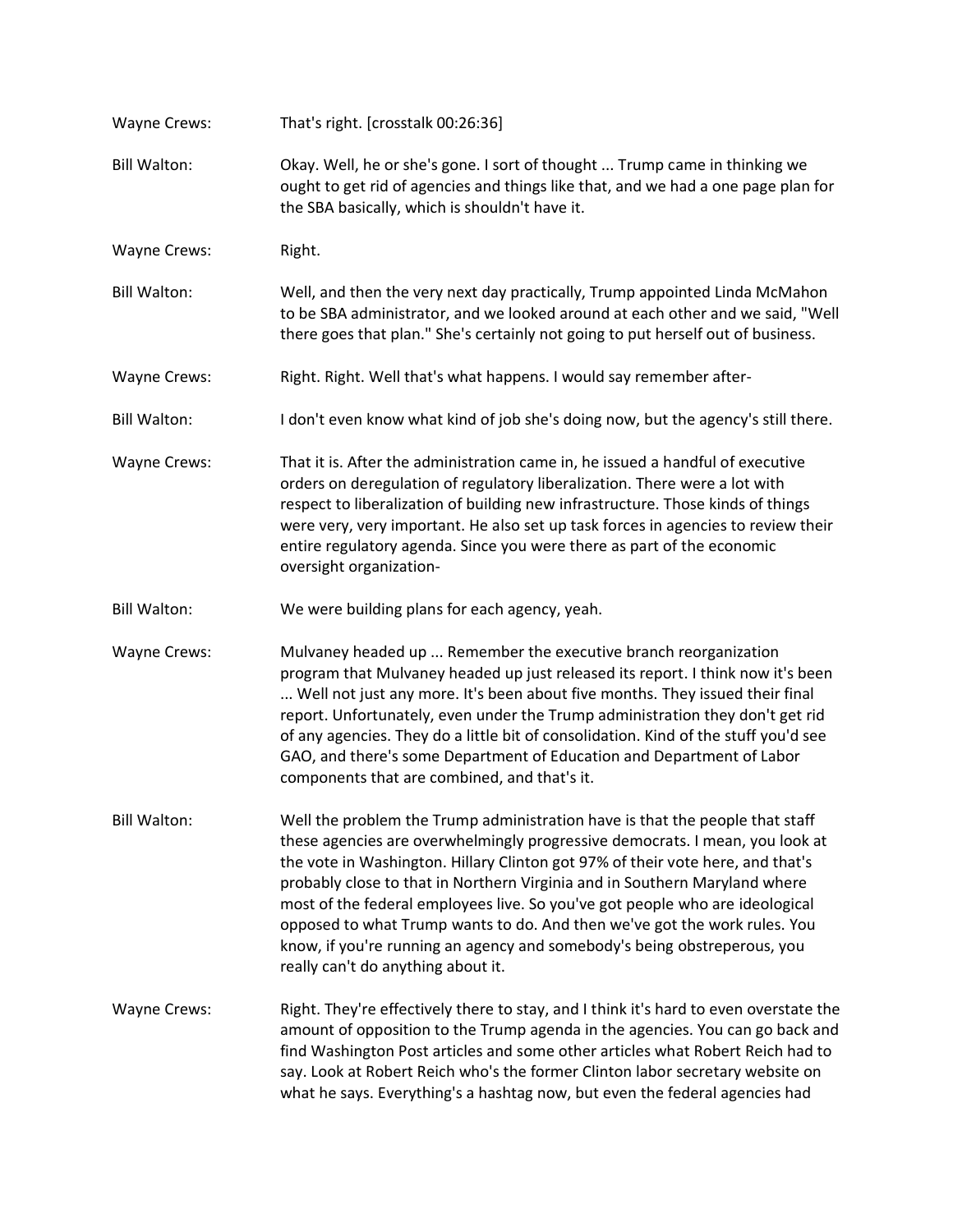their hashtag resistance. And they were meeting and before Trump came in one of the progressive organizations was working with the Obama administration to get him to staff all of these committee positions inside agencies with people favorable to the Obama agenda. Wayne Crews: It was just utter resistance, but that just shows you one of the reasons why the administrative state doesn't work. It's not something that's capable of governing. It doesn't work, and we have to have Article I restoration, but that's a much longer haul. We'll have to do some other more short-term things, but it just shows you. You can't govern that way. We got away from that kind of government by having our Constitution and having our Bill of Rights. We didn't

Bill Walton: Well, we want to talk about solutions. Kim Strassel, writes for the Wall Street Journal, last year had a column about an interesting issue that might have bipartisan appeal. It gets at the people who administer the regulations, and she talks about civil service reform. You know, we've got 2 million members of the federal bureaucracy, and they're really accountable to no one, and they're getting paid, if you include benefits, roughly 60, 70% more than people in the private sector, which is why I think this partial government shutdown that we're going through now isn't really resonating with a lot of the country, because they're thinking, "Well, look. If I'm a GE, or I'm a General Motors, I just had my plant shut. So why should we be more concerned about them than the politicians are about us in a General Motors plant?"

set up these administrative sub-kings like we have now.

- Wayne Crews: Right. I mean, that's an issue that came up, and you can kind of see-
- Bill Walton: It seems to me like you could put together a coaliltion to do something about civil service rule.
- Wayne Crews: Sure. Sure. I think we definitely have to have civil service reform, but it's going to have to take into account also the contractors. Because that's why we're so rich. These areas around here ... The five richest zip codes are all around Washington D.C., and this is contractor heaven.
- Bill Walton: They're richer than Beverly Hills.
- Wayne Crews: They're richer than Beverly Hills, and that's what has to be addressed. Paul Verkuil had done a book. He had headed the Administrative Conference of the U.S. government. He had done a book about kind of the contractor state. It's not just that Congress is delegating to the agencies. The agencies are then turning around and delegating to the contractors, and you have these revolving doors that take place.
- Wayne Crews: So it really ... You really get removed from a Constitutional system. But we do have to have those reforms. Interestingly enough, you can go ... I guarantee you can go turn on NPR at noon today when they do the top of the hour news.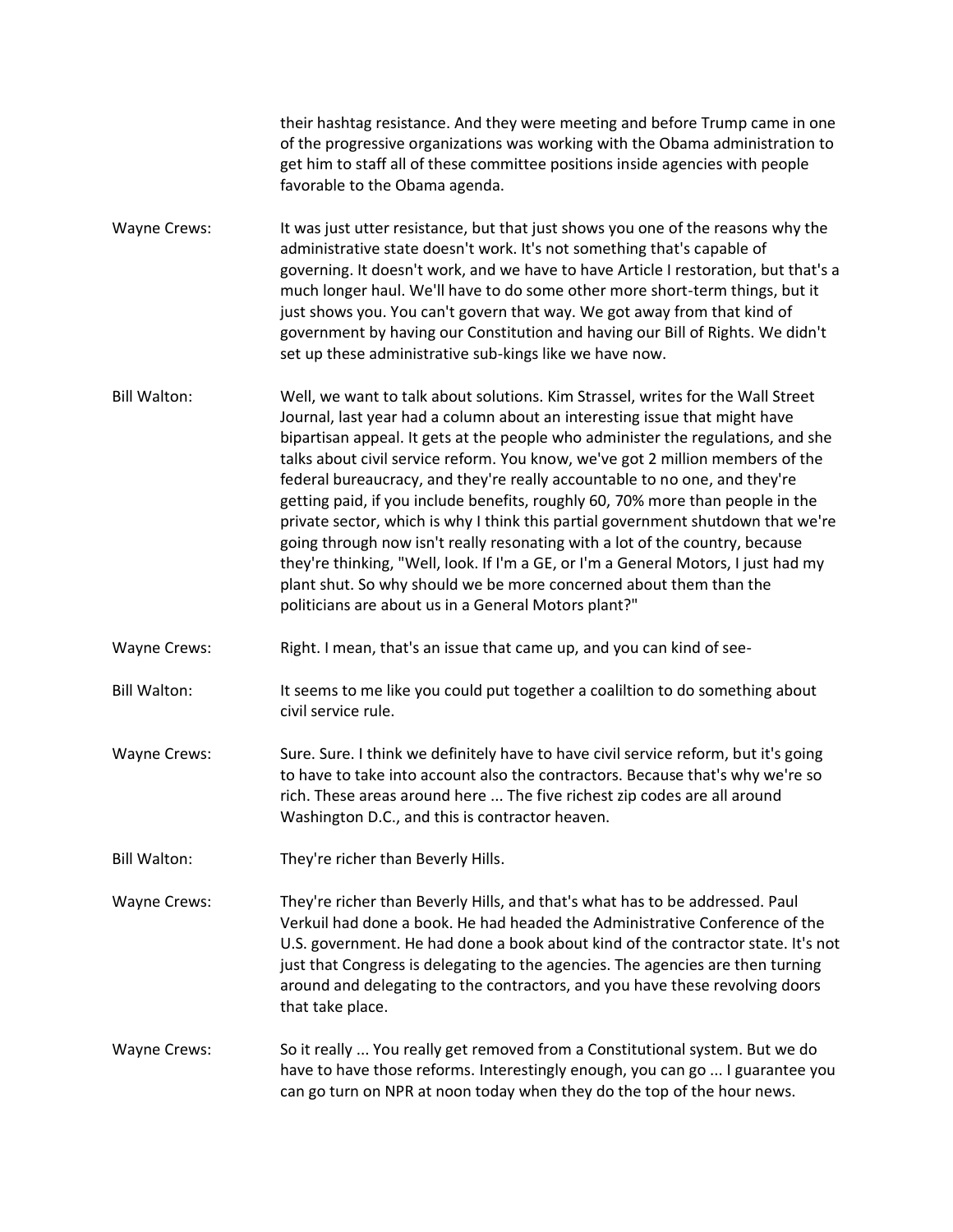|                     | They're going to showcase a suffering federal employee, but it's always<br>someone who's a lower wage employee. It's never the senior service who are<br>doing just fine.                                                                                                                                                                                                                                                                                                                                                                                                                                                                                                                                   |
|---------------------|-------------------------------------------------------------------------------------------------------------------------------------------------------------------------------------------------------------------------------------------------------------------------------------------------------------------------------------------------------------------------------------------------------------------------------------------------------------------------------------------------------------------------------------------------------------------------------------------------------------------------------------------------------------------------------------------------------------|
| <b>Bill Walton:</b> | Well, didn't somebody feature the terrible plight of an IRS employee who had to<br>make chili without meat?                                                                                                                                                                                                                                                                                                                                                                                                                                                                                                                                                                                                 |
| <b>Wayne Crews:</b> | I had noticed that, and it was irresistible to me to use  She had to make us chili<br>and not use meat.                                                                                                                                                                                                                                                                                                                                                                                                                                                                                                                                                                                                     |
| <b>Bill Walton:</b> | Beans are actually better for you any ways. What a plight.                                                                                                                                                                                                                                                                                                                                                                                                                                                                                                                                                                                                                                                  |
| <b>Wayne Crews:</b> | Chili's not supposed to have beans. It's only supposed to be only meat, which<br>[crosstalk 00:32:15].                                                                                                                                                                                                                                                                                                                                                                                                                                                                                                                                                                                                      |
| <b>Bill Walton:</b> | Well, we've got to talk about that. You're from South Virginia.                                                                                                                                                                                                                                                                                                                                                                                                                                                                                                                                                                                                                                             |
| Wayne Crews:        | Well, don't take me too seriously, because I always put beans in it too. But I'm<br>just saying. Some of the hard-core people  It's like the barbecue arguments<br>down there. You can't win.                                                                                                                                                                                                                                                                                                                                                                                                                                                                                                               |
| <b>Bill Walton:</b> | You had an interesting  One of the things that prompted me to get us together<br>to talk, and I've wanted to do it for a long time, titled If the Government<br>Shutdown Falls Short of Armageddon, We Should Rethink the Other 75% Too.<br>What are we seeing with this partial shutdown.                                                                                                                                                                                                                                                                                                                                                                                                                  |
| <b>Wayne Crews:</b> | Yes. Yes. What I mean by that is this partial shutdown captured what other<br>shutdowns got. Got the national parks, and you know the free market position is<br>those should be run by the states. You know, the state governments run those<br>areas, and you have private entities that adopt, kind of like adopt-a-highway. All<br>kinds of private solutions to that kind of thing. The biggest effect on the public is<br>the TSA and the potential of the TSA. One of my colleagues, Mark [Schremner<br>00:33:08] is going, "They're not going to strike because they'd get fired for<br>striking. They can't do that." But up until 9-11, security at the airport was a<br>private sector function. |
| <b>Bill Walton:</b> | True. True.                                                                                                                                                                                                                                                                                                                                                                                                                                                                                                                                                                                                                                                                                                 |
| <b>Wayne Crews:</b> | And as I wrote, back when I was working on some of the privacy and cyber<br>security and regulatory issues back at the CATO Institute, I opposed  Even<br>George Bush opposed the Department of Homeland Security initially, and then<br>he changed his mind. All of these things occurred. What you have to look at is<br>the 25% shutdown shows you that the public need not suffer.                                                                                                                                                                                                                                                                                                                      |
| <b>Wayne Crews:</b> | You can't make it about the government employees suffering. It can't be about<br>that. Period. It has to be about what's the effect on the public? Period. And so if<br>you look at that, and then you look at the rest of the federal government, you                                                                                                                                                                                                                                                                                                                                                                                                                                                      |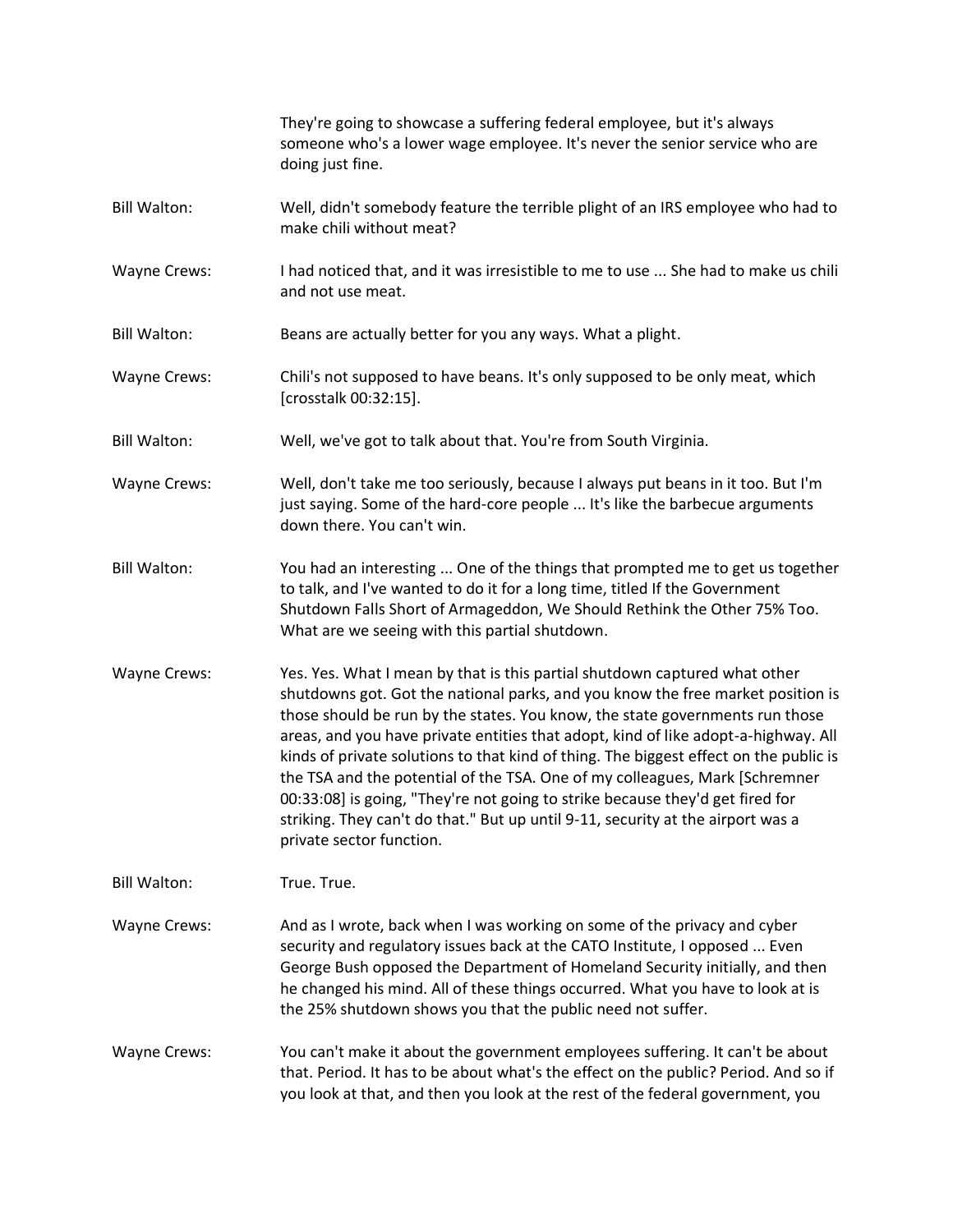|                     | realize it's well running primarily the entitlement programs, defense and so<br>forth. It lets us see that this is a big part of the everyday function of the<br>government.                                                                                                                                                                                                                                                                                                                                                                                                                      |
|---------------------|---------------------------------------------------------------------------------------------------------------------------------------------------------------------------------------------------------------------------------------------------------------------------------------------------------------------------------------------------------------------------------------------------------------------------------------------------------------------------------------------------------------------------------------------------------------------------------------------------|
| Wayne Crews:        | By the way, I can't even do my updates on regulations because the data doesn't<br>get updated at the federal registry, because the agencies aren't able to put<br>anything out. I put out a piece saying, "Hey. That's great." But it just shows you,<br>it's a time to regroup and to rethink because the world didn't fall off a cliff when<br>the government shut down, and it still hasn't fallen off a cliff. And the things<br>that do deteriorate are because of poor decisions we've made in the past about<br>what it is that government should be doing and what it shouldn't be doing. |
| <b>Bill Walton:</b> | Okay, let's-                                                                                                                                                                                                                                                                                                                                                                                                                                                                                                                                                                                      |
| <b>Wayne Crews:</b> | Well, I was joking. It should pick a national bird.                                                                                                                                                                                                                                                                                                                                                                                                                                                                                                                                               |
| <b>Bill Walton:</b> | Do you think we should have stopped when we picked that national bird.                                                                                                                                                                                                                                                                                                                                                                                                                                                                                                                            |
| Wayne Crews:        | No, just kidding. [crosstalk 00:34:39]                                                                                                                                                                                                                                                                                                                                                                                                                                                                                                                                                            |
| <b>Bill Walton:</b> | We have a lot of turkey on our property out in Virginia, so I'm for the turkey.<br>They're very smart. They're very smart.                                                                                                                                                                                                                                                                                                                                                                                                                                                                        |
| Wayne Crews:        | They sure are, yeah.                                                                                                                                                                                                                                                                                                                                                                                                                                                                                                                                                                              |
| <b>Bill Walton:</b> | So let's have a couple lines of action. So if somebody listening to this hears<br>about this, there's an idea out there. They can know what it is and get behind it.                                                                                                                                                                                                                                                                                                                                                                                                                              |
| Wayne Crews:        | Right. Don't despair, because the trajectory of liberty, despite setbacks, the<br>trajectory of liberty I always see as upward. We do have these big setbacks.<br>What we have to keep in mind is that most human beings who are going to be<br>living aren't here yet. Most jobs aren't here yet. Most of the wealth to be<br>created isn't here yet. We don't have to do things in the future the way we've<br>done them in the past.                                                                                                                                                           |
| <b>Wayne Crews:</b> | In the short-term, and I can say one of the things that the agencies are doing<br>that has gotten out of control is not just issuing their rules, but just issuing<br>decrees, memorandum, notices, circulars, bulletins, administrator<br>interpretations. That's really how they're regulating now. I testified in the<br>Homeland Security and Government Affairs Committee in the Senate, and even<br>Democrats were concerned about this problem. So I have talked  When we<br>meet folks on the Hill, we talk to Democrats just as we do Republicans.                                       |
| <b>Wayne Crews:</b> | There're plenty of issues that they're never going to agree on. We can't debate<br>renewable energy with them. However, when it comes to do you want Uber<br>regulated, over it? Well, it's already heavily. Or do you want Airbnb regulated?<br>Do you want the drones regulated? There's a little bit of a hold out. You know,                                                                                                                                                                                                                                                                  |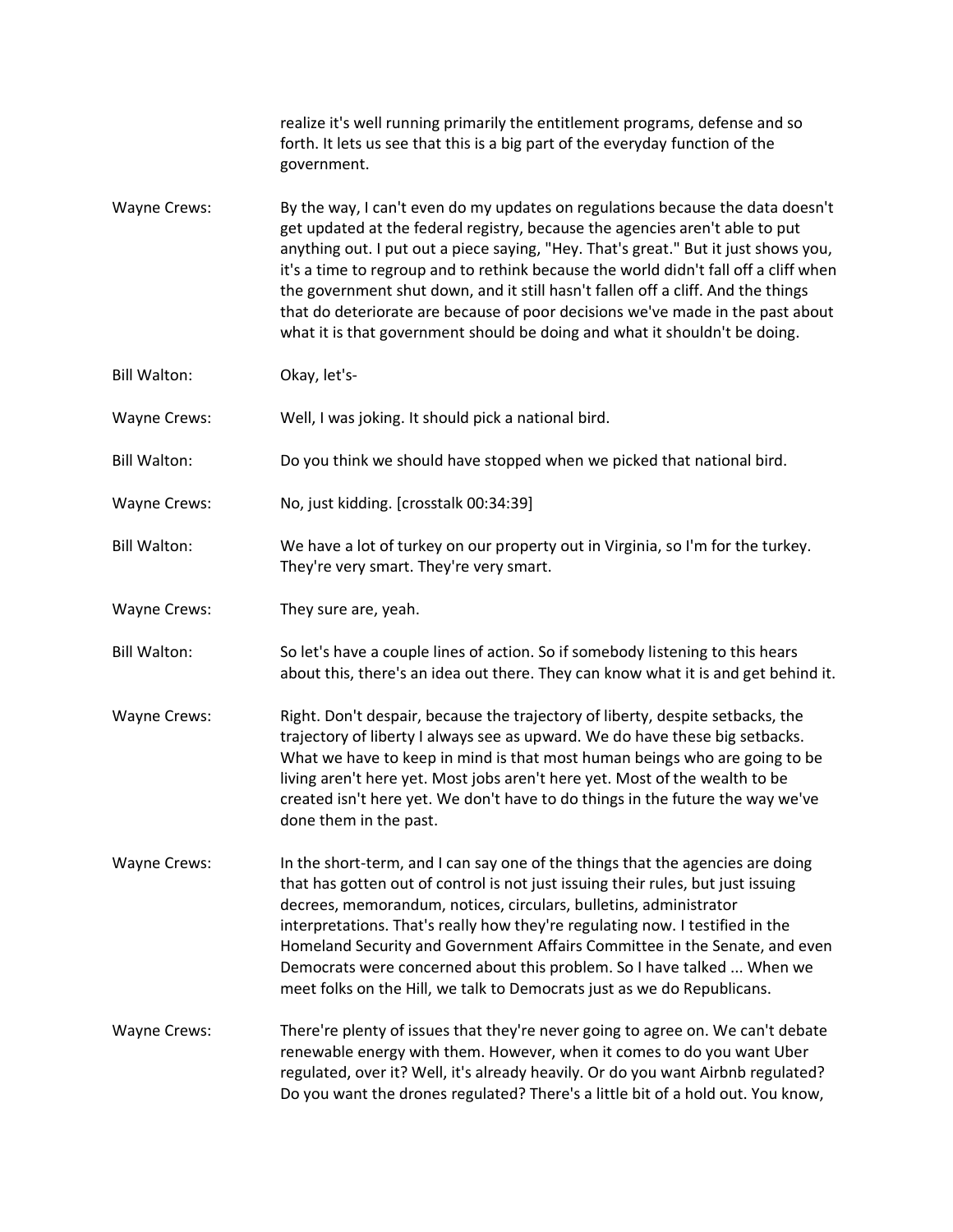|                     | there's more overlap in what the federal government should do. I think there's<br>some interest in more regulatory disclosure on both sides. I think this year the<br>biggest debate once things are opened up and running again is going to be the<br>infrastructure bill which could be a lot of pork and shovel-ready stuff, but on the<br>other hand, that's also a key opportunity to add on some regulatory<br>liberalization. That's important.                                                                                                                                     |
|---------------------|--------------------------------------------------------------------------------------------------------------------------------------------------------------------------------------------------------------------------------------------------------------------------------------------------------------------------------------------------------------------------------------------------------------------------------------------------------------------------------------------------------------------------------------------------------------------------------------------|
| <b>Bill Walton:</b> | Who are the key members in Congress that would be getting behind this?                                                                                                                                                                                                                                                                                                                                                                                                                                                                                                                     |
| <b>Wayne Crews:</b> | Well, it had been  You know, the committees have all changed over, so it's<br>much tougher now.                                                                                                                                                                                                                                                                                                                                                                                                                                                                                            |
| <b>Bill Walton:</b> | I don't see Maxine Waters doing much financial services deregulation.                                                                                                                                                                                                                                                                                                                                                                                                                                                                                                                      |
| <b>Wayne Crews:</b> | Right. Right. And over in House Government Affairs, Oversight and Government<br>Affairs, we're not going to get any real traction either, but I think the dark<br>matter issues are being looked at and will be looked at. There's certain groups<br>on the outside who bill themselves bipartisan in nature who are looking<br>solutions to some of these things.                                                                                                                                                                                                                         |
| <b>Bill Walton:</b> | Real quick. You mentioned dark matter. Refresh my-                                                                                                                                                                                                                                                                                                                                                                                                                                                                                                                                         |
| Wayne Crews:        | Well basically this. You know how we talked about Congress does a few dozen<br>laws every year. The agencies issue 3,000 regulations. They don't just issue<br>those rules and regulations. They also issue administrative interpretations and<br>notices and bulletins and circulars. If you put, say, the IRS as a  its entire<br>purview into a pyramid, the top is the tax code, the little peak. Then below that<br>you've got Treasury Department regulations. Everything else is IRS guidance and<br>notices mailed out to the public trying to clarify, confusing a lot of things. |
| Wayne Crews:        | The big debate we had a few years back over the transgender restrooms was<br>guidance. It was a letter, so-called dear colleague letter, from the Department<br>of Justice and the Department of Education that went out to all of these<br>schools. Not a law from Congress. Not a regulation that went through notice for<br>comment, but guidance. That's how a lot of things function now.                                                                                                                                                                                             |
| <b>Wayne Crews:</b> | It's occurring with the way drones are regulated. Well, like NHTSA, National<br>Highway Transportation Safety, said that your smart phone in your car needs to<br>have a safe mode, but NHTSA regulates motor vehicle equipment. It never has<br>the power to regulate phones, and yet they issued guidance like that anyway,<br>and there's a big uproar. So that's what they do.                                                                                                                                                                                                         |
| <b>Wayne Crews:</b> | The Labor Department rules a couple years back on independent contractors<br>and on franchising that had come out changing the rules of franchising  not<br>laws, not regulations. They were just notices that had come out from the<br>agency. So that's, I think, our big concern.                                                                                                                                                                                                                                                                                                       |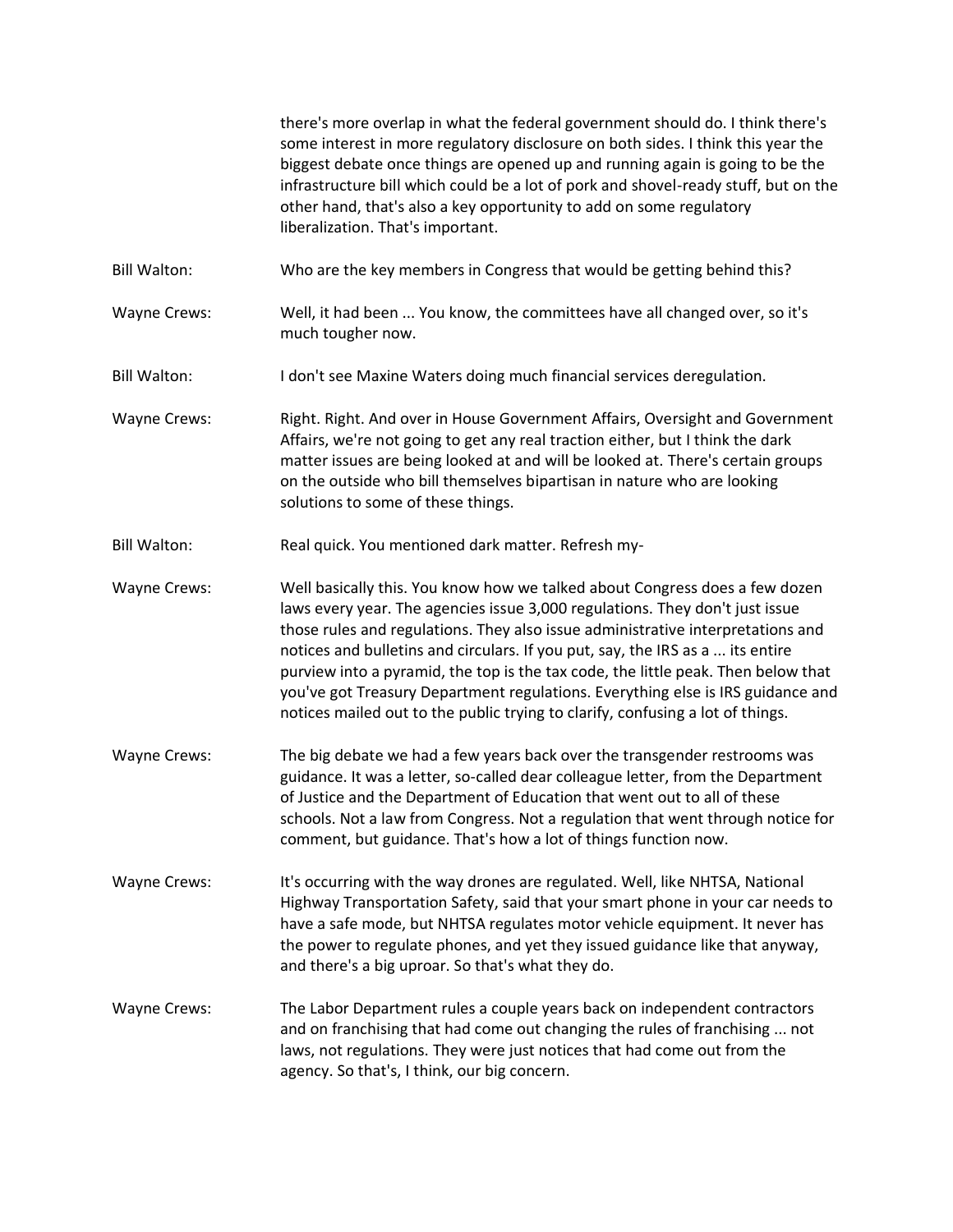Bill Walton: That was out of Labor. That was devastating because they decided that if you were an employee of a franchisee, you were also an employee of the franchisor. Wayne Crews: So can you imagine? I mean, that was just done with a notice. Bill Walton: Yeah. Now, has that been rolled back? Wayne Crews: It had been. Those things are still being debated behind the scenes. You mentioned all the folks that are still there that are ... Bill Walton: They're still there. Wayne Crews: They're still there. Bill Walton: They're still there. Wayne Crews: Which gets at a real ... That does get you at a real problem with the administrative side. That's why I hope, and you know different groups of our including groups on the left ... We're the small L libertarian, I guess you could say. But there're groups on the left that we work with too. In tech privacy, cyber security, privacy, drones, driverless cars, we have an opportunity not to do to them what had been done to the smokestack sector side. Wayne Crews: If we can wall off the future ... We always say, "You don't have to tell the grass to grow, you just have to take the rocks off of it." If we an wall off the future from the poor ways we've regulated in the past, we can effectively outgrow. The future economy can be much bigger than the one that's over-regulated right now, and it does come around to ... Regulations do pile up, and you talk about all these companies. But eventually, the bell tolls for you too. So even if you're someone who's in favor of regulation, eventually, things get so bad because they're effecting your suppliers and everyone else, there's a general tenor and need for regulatory reform. In the 90s it happened because governors were being [crosstalk 00:40:18]. Something like that [crosstalk 00:40:18]. Bill Walton: The big idea I'm taking away, and we need to wrap up ... I could go on for another couple hours, but, the big takeaway I have is it's rolling off the future. It's getting people mindful. Let's not regulate the new things that are happening. Wayne Crews: Right. Bill Walton: Let's leave it alone. Let's let the market take care of that, and let those companies or entities innovate and create the future, because that's where all the growth is going to come from. Wayne Crews: Exactly. Exactly. That's what we need to do. We had talked about earlier that some of the old line industries are the most heavily regulated, and so you see